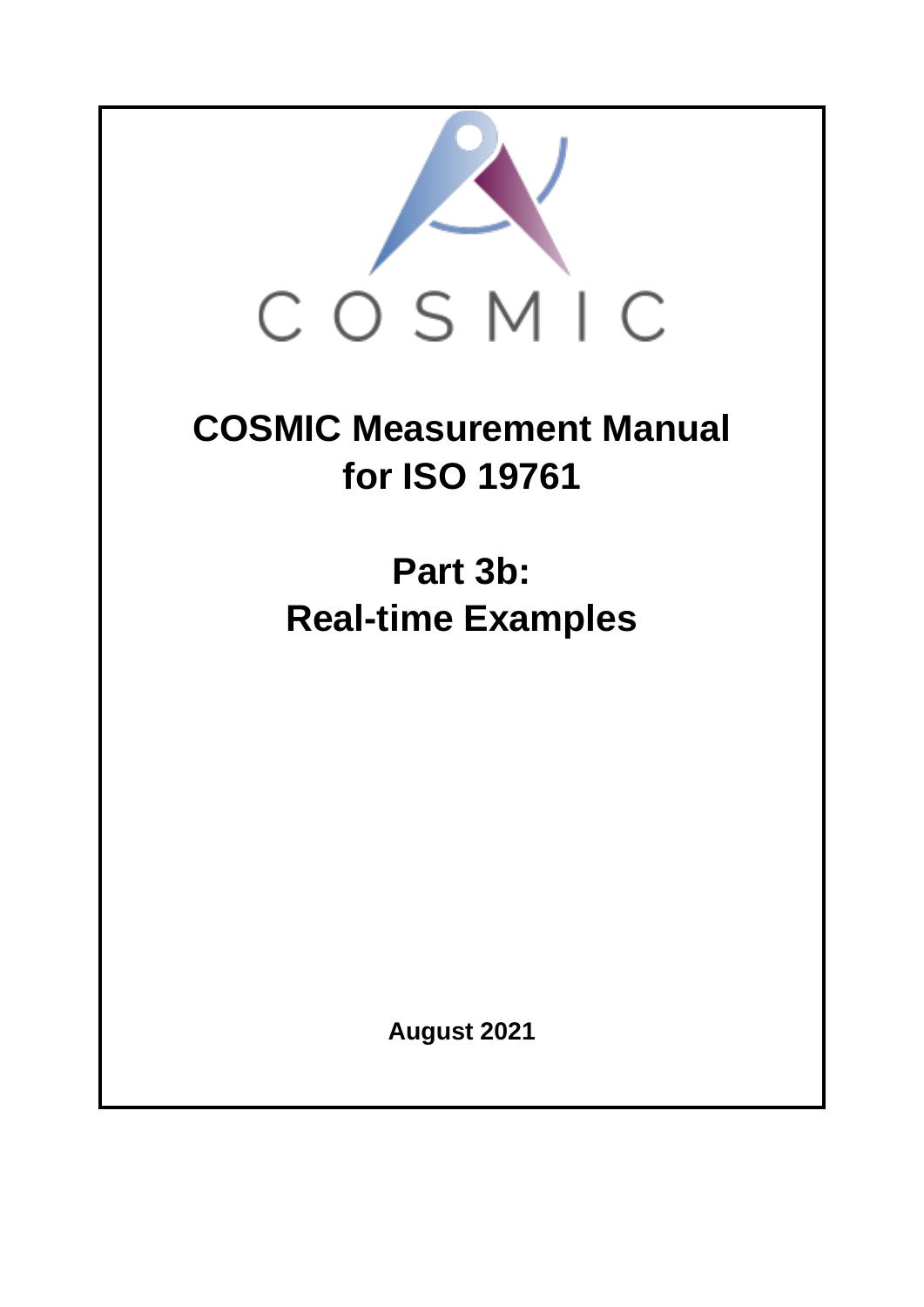#### **Foreword**

This document consolidates the examples from the previous Real-time Guideline and from Part 3 of the Measurement Manual. The examples are ordered per COSMIC phase and should speak for themselves, therefore this document does not contain any explanation of the COSMIC method, if needed consult the COSMIC Measurement Manual. Also, the real-time related text has been omitted as it seems superfluous for the intended audience.

The COSMIC Measurement Manual describes the core measurement method. This version 5.0 consists of parts:

Part 1: Principles, definitions & rules\* (17 pages)

Part 2: Guidelines\* (18 pages)

Part 3: Examples of COSMIC concepts and measurements, consisting of:

- Part 3a Standard Measurement Strategy Examples (13 pages)
- Part 3b Real-time Examples (32 pages)
- Part 3c MIS Examples. (58 pages)

\* Parts 1 and 2 describe the entire material necessary for certification.

Further explanations, guidelines, translations, practical examples and other publications are available from [www.cosmic-sizing.org.](http://www.cosmic-sizing.org/)

#### **August 2021 minor editing:**

In the Foreword the names of the Parts have been updated. No other changes.

#### **Editors:**

Alain Abran, Ecole de technologie supérieure – University of Quebec (Canada), Peter Fagg, Pentad (UK),

Arlan Lestherhuis (The Netherlands).

#### **Other members of COSMIC Measurement Practices Committee:**

Jean-Marc Desharnais, Ecole de technologie supérieure – University of Quebec (Canada), Dylan Ren, Measures Technology LLC (China), Bruce Reynolds, Tecolote Research (USA), Hassan Soubra, German University in Cairo (Egypt), Sylvie Trudel, Université du Québec à Montréal - UQAM (Canada), Frank Vogelezang, Metri (The Netherlands).

Public domain versions of the COSMIC documentation and other technical reports, including translations into other languages can be obtained from the download section of [www.cosmic-sizing.org.](http://www.cosmic-sizing.org/)

Copyright 2021. All Rights Reserved. The Common Software Measurement International Consortium (COSMIC). Permission to copy all or part of this material is granted provided that the copies are not made or distributed for commercial advantage and that the title of the publication, its version number, and its date are cited and notice is given that copying is by permission of the Common Software Measurement International Consortium (COSMIC). To copy otherwise requires specific permission.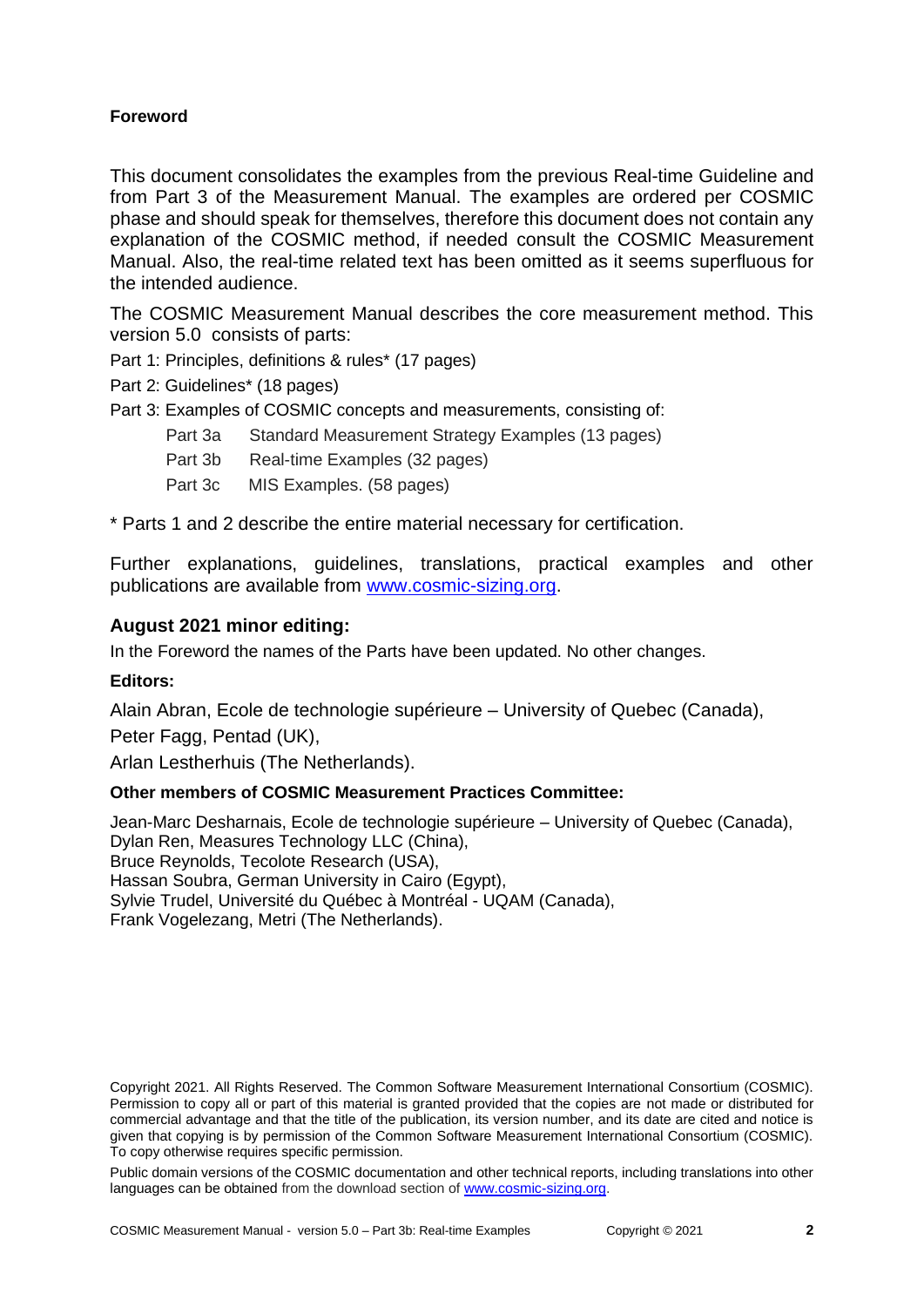# **Table of Contents**

| 1.1        |                                                                                                        |  |
|------------|--------------------------------------------------------------------------------------------------------|--|
| 1.2        |                                                                                                        |  |
| 1.3        |                                                                                                        |  |
| 1.4        |                                                                                                        |  |
| 1.5        |                                                                                                        |  |
|            |                                                                                                        |  |
|            |                                                                                                        |  |
| 1.6        |                                                                                                        |  |
|            |                                                                                                        |  |
|            |                                                                                                        |  |
|            |                                                                                                        |  |
| 1.7        |                                                                                                        |  |
| 1.8        |                                                                                                        |  |
|            |                                                                                                        |  |
| 2.1        |                                                                                                        |  |
|            |                                                                                                        |  |
|            |                                                                                                        |  |
| 2.2        |                                                                                                        |  |
|            |                                                                                                        |  |
|            |                                                                                                        |  |
| 2.3        |                                                                                                        |  |
| 2.4        |                                                                                                        |  |
|            |                                                                                                        |  |
|            |                                                                                                        |  |
|            | 2.4.3 Types and occurrences of functional users and data groups11                                      |  |
|            |                                                                                                        |  |
| 2.5        |                                                                                                        |  |
| 2.6        |                                                                                                        |  |
| 2.7        |                                                                                                        |  |
|            | 2.7.1 General examples<br>2.7.2 Error messages intended for hardware or software functional users.  16 |  |
| 2.8        |                                                                                                        |  |
| 2.9        |                                                                                                        |  |
|            |                                                                                                        |  |
|            |                                                                                                        |  |
| 3.1<br>3.2 |                                                                                                        |  |
| 3.3        |                                                                                                        |  |
| 3.4        |                                                                                                        |  |
| 3.5        |                                                                                                        |  |
| 3.6        |                                                                                                        |  |
| 3.7        |                                                                                                        |  |
| 3.8        |                                                                                                        |  |
| 3.9        | Sizing the memory requirements of vehicle Electronic Control Units 30                                  |  |
|            |                                                                                                        |  |
|            |                                                                                                        |  |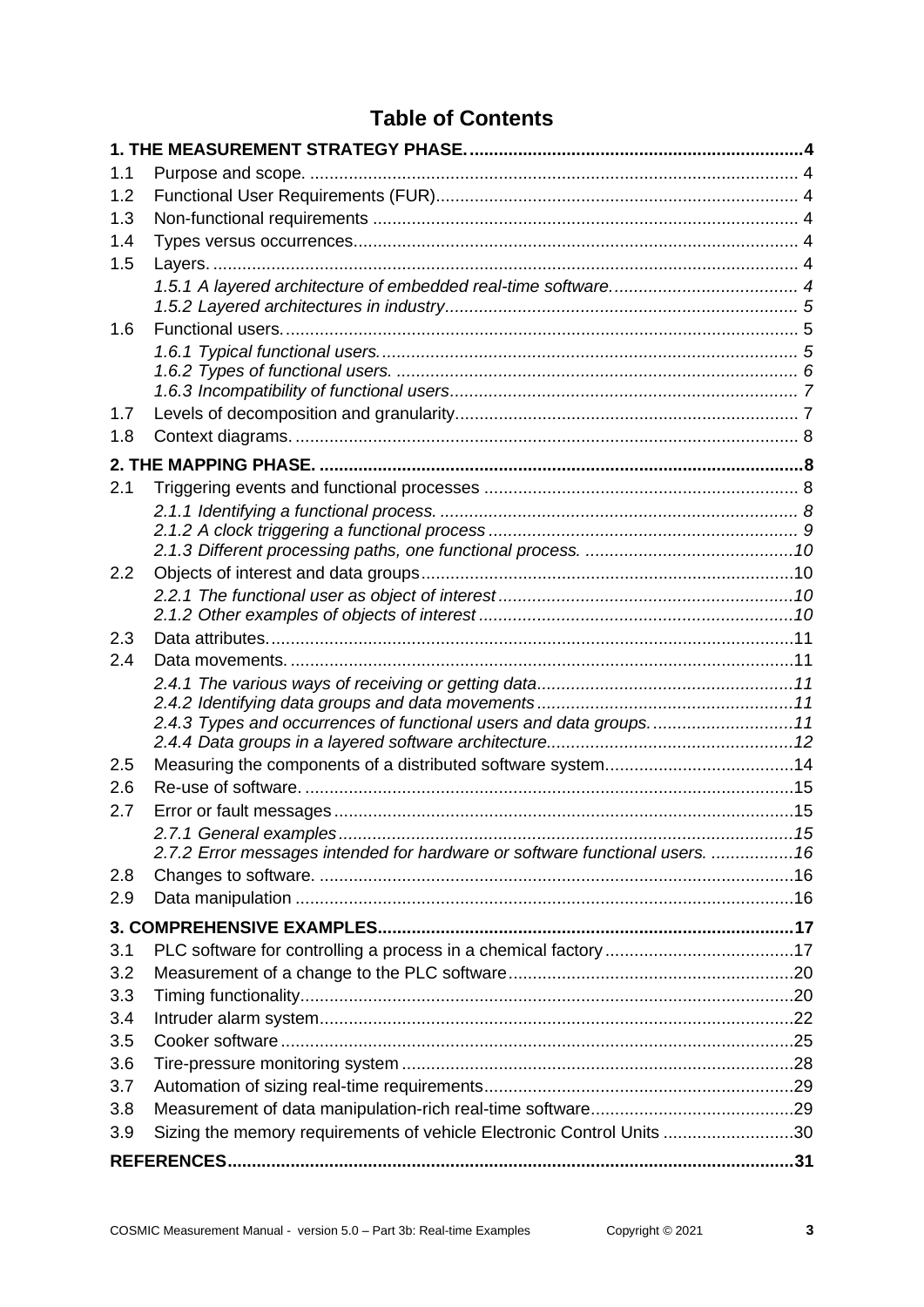# <span id="page-3-0"></span>**1. THE MEASUREMENT STRATEGY PHASE.**

## <span id="page-3-1"></span>**1.1 Purpose and scope.**

For examples of purposes and scopes see chapter 3 Comprehensive Examples and the COSMIC [Case studies](https://cosmic-sizing.org/publication-cat/case-studies/) (freely available at cosmic-sizing.org).

# <span id="page-3-2"></span>**1.2 Functional User Requirements (FUR)**

EXAMPLE: In principle the COSMIC method can be applied to functional requirements for information processing before they are allocated to software or to hardware, regardless of the eventual allocation decision. For example, it is straightforward to size the functionality of a pocket calculator using COSMIC without any knowledge of what hardware or software (if any) is involved.

# <span id="page-3-3"></span>**1.3 Non-functional requirements**

EXAMPLE: Dependability or fault tolerance requirements for aerospace systems are achieved mostly through a combination of redundancy and backup of the physical systems. A function, such as engine monitoring, is implemented on two or more separate embedded computers. This function has a strict timing constraint stated as an NFR: '*each separate computer must respond within a specific time. If any one of the computers repeatedly responds later than the required time, or its results disagree with the others, it must be out-voted*' (by a mechanism specified as a functional requirement). A requirement for fault tolerance that when initially stated may appear as non-functional therefore evolves into FUR that can be measured. The timing mechanism can also be partly implemented in software and this functionality can also be measured (see also [5]).

# <span id="page-3-4"></span>**1.4 Types versus occurrences.**

EXAMPLE 1: The embedded software of a digital radio sends its output to a pair of stereo loudspeakers. The software sends separate signals of the same type to each of the two loudspeakers. They each convert the received electrical signal into sound in the same way. A context model of the software would show one functional user type 'loudspeaker' of which there are two occurrences.

EXAMPLE 2: Suppose a functional process that must control the temperature of an oven once every ten seconds. The functional process will be executed, i.e. it will occur once every 10 seconds. During its execution, the Exit data movement of the process to switch the heater on or off may or may not be executed i.e. it may or may not occur at all in any cycle, depending on whether the heater must be switched on or off, or left in its current state. The Exit data movement is counted once in the functional process, regardless of whether or not it occurs in a particular execution.

# <span id="page-3-5"></span>**1.5 Layers.**

# <span id="page-3-6"></span>*1.5.1 A layered architecture of embedded real-time software.*

EXAMPLE 1: The physical structure of a typical layered software architecture supporting a piece of embedded real-time software is given in Figure 1.1. (Note: simple uni-tasked real-time embedded software may not need a real-time operating system.)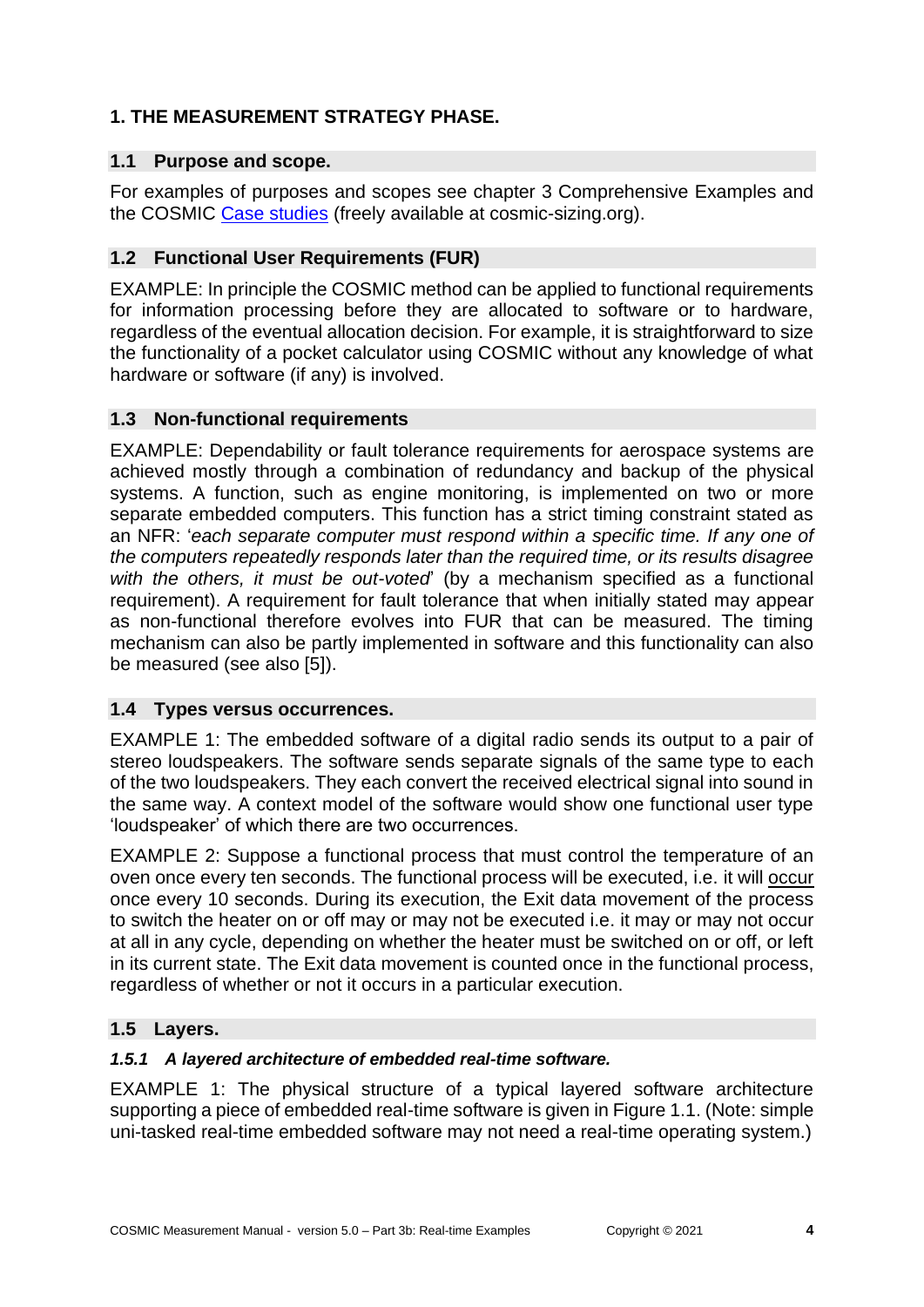



#### <span id="page-4-0"></span>*1.5.2 Layered architectures in industry*

EXAMPLE 2: The ISO 7-layer (OSI) model for telecommunications. This defines a layered architecture for which the hierarchical correspondence rules for the layers of the message-receiving software are the inverse of the rules for the layers of the message-transmitting software.

EXAMPLE 3: The ['AUTOSAR'](http://www.wikipedia.org/wiki/AUTOSAR) architecture of the automotive industry that exhibits all the different types of correspondence rules between layers now described in the principles for a layer.



**Figure 1.2 – The structure of the AUTOSAR architecture**

#### <span id="page-4-1"></span>**1.6 Functional users.**

#### <span id="page-4-2"></span>*1.6.1 Typical functional users.*

EXAMPLE 1. When measuring real-time software, the functional users that interact with the software being measured will be typically any of the following:

- a clock or timer,
- sensors (e.g. of temperature, pressure, voltage) that provide input, either when polled, or via interrupts, or by sending their data and/or status at intervals;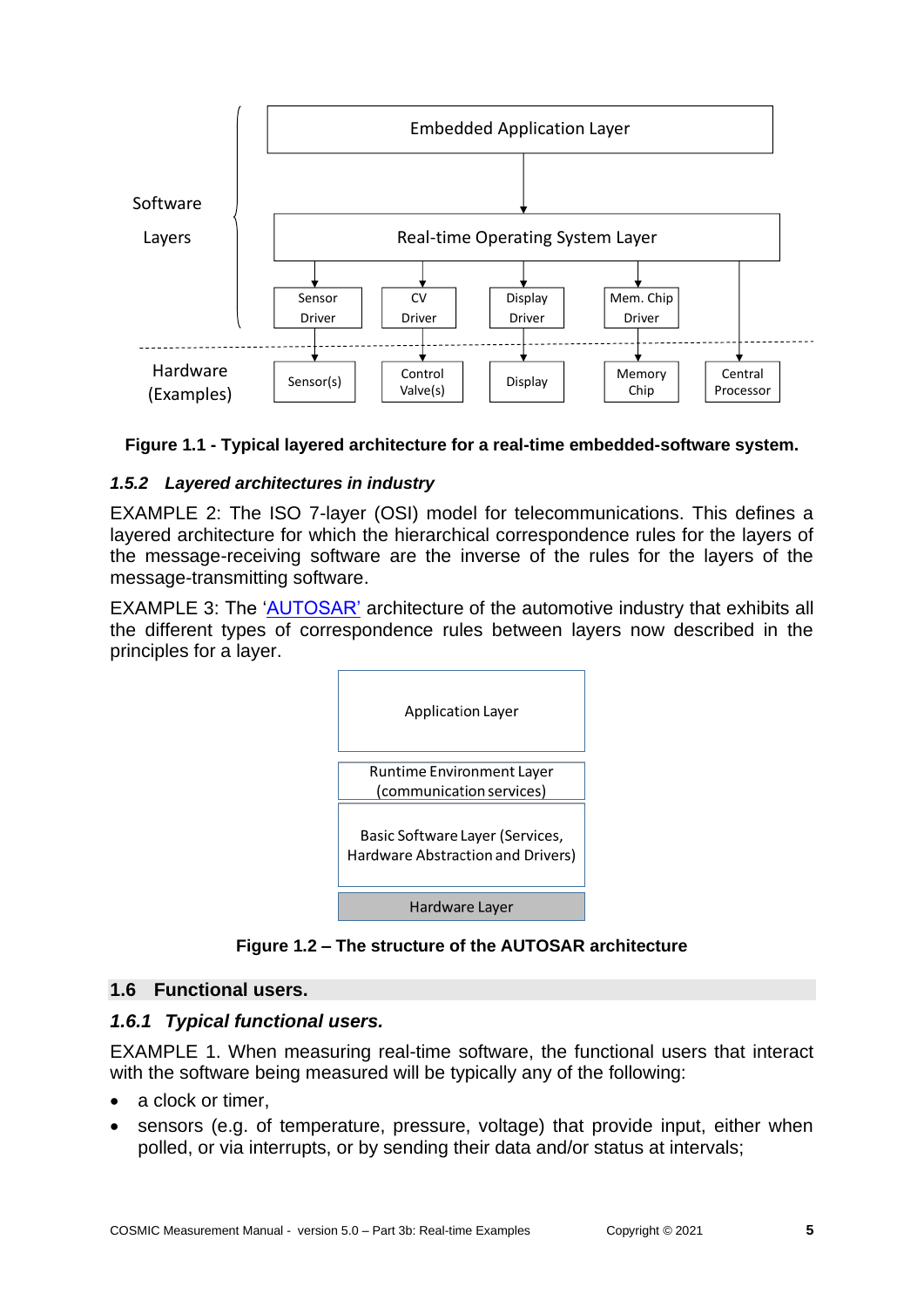- hardware devices that receive output (e.g. a valve or motor actuator, switch, lamp, heater);
- hardware chips, having the ability to trigger functional processes (e.g. watchdog chips);
- 'dumb' hardware memory such as a ROM which can only respond to a request for data;
- communications devices (e.g. telephone lines, computer ports, aerials, loudspeakers, microphones);
- hardware devices with which humans interact (e.g. push buttons, keyboards or displays);
- other pieces of software that supply data to or require data from the software being measured.

EXAMPLE 2. Section 3.1 describes an industry process which is controlled by a programmable logic controller (PLC). The purpose is to measure the size of all the embedded software functionality needed to make the system work, not just the limited view of the functionality as seen by a human operator. The process is started by a human operator pushing a start button. But in this example, given the measurement purpose, the start button is considered to be a functional user, not the operator who pushes it to start the process.

EXAMPLE 3. The embedded software of a mobile device (tablet, smart phone, cellphone) has to interact with several types of buttons, a screen (which may serve as an input device as well as output display), its battery, loudspeaker, aerial, etc. A human user of such a device sees only a small part of the functionality that the software needs to provide its services. So it is possible to measure two functional sizes, depending on the choice of functional users.

#### <span id="page-5-0"></span>*1.6.2 Types of functional users.*

# EXAMPLE 1. One or more buttons (-types)?

Consider a factory that has a moving production line that can be stopped by pushing a button; there are buttons at several different locations along the line. Should the Measurer identify one or several functional users (types)? The answer depends on the functional 'user' requirements that must be measured. The issue from this example is whether pressing the buttons leads to different triggering events and separate functional processes, e.g.

- a) Requirements: Any operator may press a button to stop the line in an emergency. When a button is pressed, the system logs the time at which the line was stopped and the button that was pressed. There are many buttons along the line that all have the same effect. As the buttons are subject to the same FUR ('pressing any button must stop the line'), identify only one functional user type and one functional process type to meet these FUR;
- b) Requirements as case a) but there is also a requirement for a button in a supervisor's office which is used by the supervisor to stop the line at the end of the work-day. If it has only the same effect as case a), then still identify only one functional user type – again they are subject to the same FUR - and one functional process type.
- c) Requirements as case b) but in addition to its use for stopping the line at any time, there is a requirement that when the button in the supervisor's office is pressed AND held down for three seconds, the system stops the line and then produces a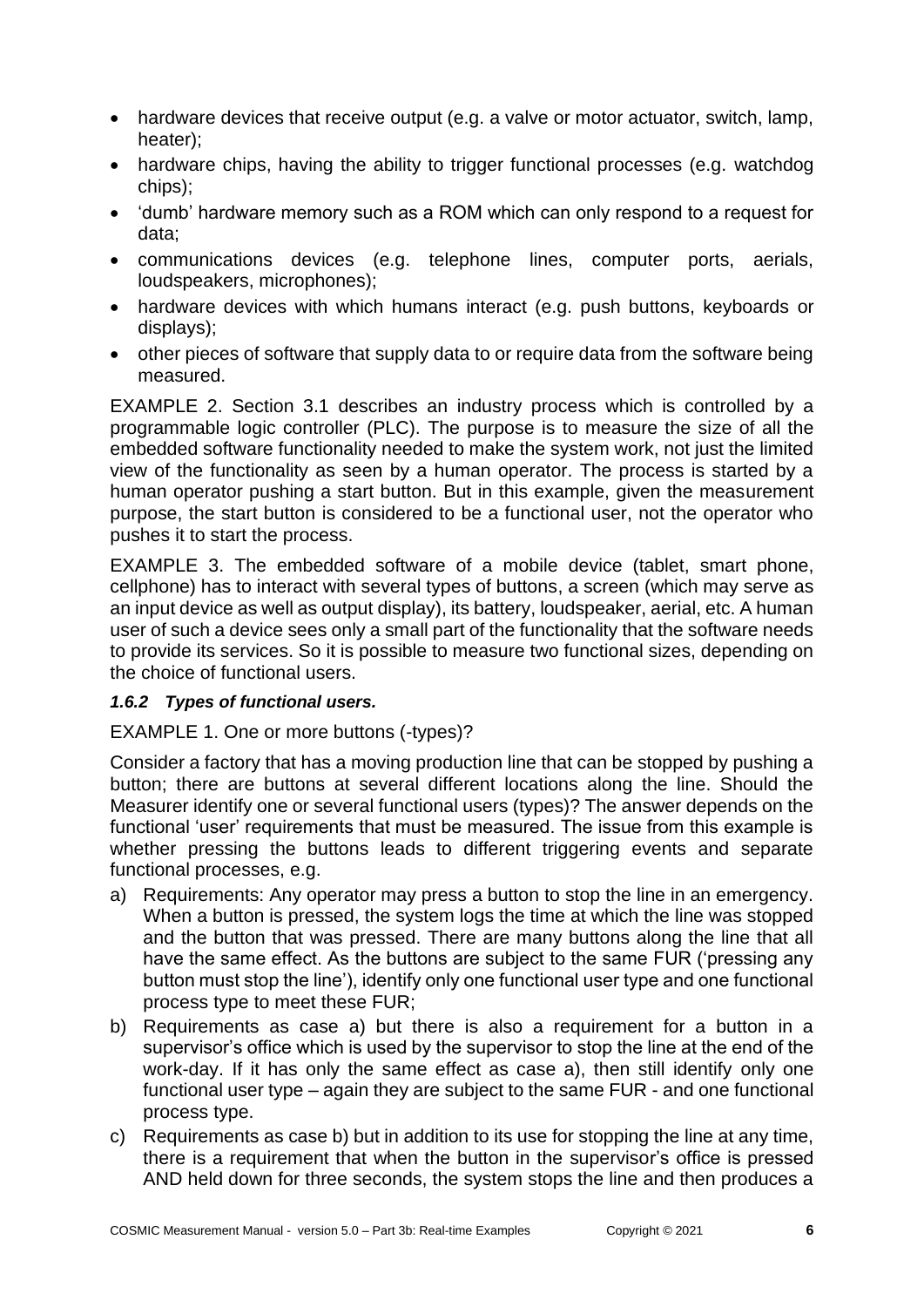log of the day's stop/start events. (The timing of the three seconds is controlled by the button itself.) We now have two functional users (any stop button on the line, and the supervisor's stop button) and two functional processes. The two functional processes share some functionality (stopping the line), but are invoked by different triggering events (emergency stop, and end-of day stop) and have different effects.

d) Requirements as case c) but there is an additional requirement that the supervisor has a second button that when pressed will start or re-start the line after it had been stopped and log the start time. Now we have three functional user types (any stop button on the line, and the supervisor's stop and start buttons) and 3 functional processes (stop the line, stop the line and produce a report from the supervisor's first button, and start or re-start the line from the supervisor's second button).

EXAMPLE 2: Each wheel of a car has a sensor that obtains the pressure of its tire. At regular intervals, a functional process must obtain the pressure of all four tires. If the pressure is too low or too high - the range of safe pressures is in the software - the software shows which tire has a pressure problem indicated on a diagram of the four wheels on a display screen at the dashboard. The functional users are the four sensors and the four indications on the display screen. However, the four sensors are subject to the same requirement (and idem for the indications on the screen), so identify one functional user type 'sensor' and one functional user type for the indications on the display screen.

### <span id="page-6-0"></span>*1.6.3 Incompatibility of functional users*

EXAMPLE. Consider the embedded software of a copier. The software's functional users could be defined in one of two ways. They could be either (a) the human user who wants to make copies, or (b) the copier's hardware devices i.e. the control buttons, a screen on which messages are displayed to the human user, the paper transport mechanism, the paper jam sensors, the ink controller, indicator lights, etc., with which the software interacts directly. These two types of functional users, humans or the set of hardware devices, will 'see' different functionality. The human user, for example, will be aware of only a sub-set of the total copier software functionality. The developers of the embedded software that drives the copier will need to define the hardware devices as its functional users. Alternatively, a marketing person may find it useful to measure a size of the functionality of his own company's copier as seen by a human functional user versus that of a competitor's product in order to compare their price/performance<sup>1</sup>. Do NOT try to mix the two views; a size measurement from a 'mixed' human/hardware view would be very difficult to interpret.

# <span id="page-6-1"></span>**1.7 Levels of decomposition and granularity.**

EXAMPLE 1: A group of functional users might be a 'control panel' that has many types of instruments, or 'central systems'. A group of events might be indicated in a statement of functional requirements at a high level of granularity by an input stream to an avionics software system labelled 'pilot commands'.

EXAMPLE: For an example of sizing at varying levels of decomposition and granularity, see the telecoms system example in the Early Software Sizing with COSMIC: Experts Guidelines [6].

<sup>1</sup> Toivonen, for example, compared the size of the functionality of mobile phones available only to human users in 'Defining measures for memory efficiency of the software in mobile terminals', International Workshop on Software Measurement, Magdeburg, Germany, October 2002.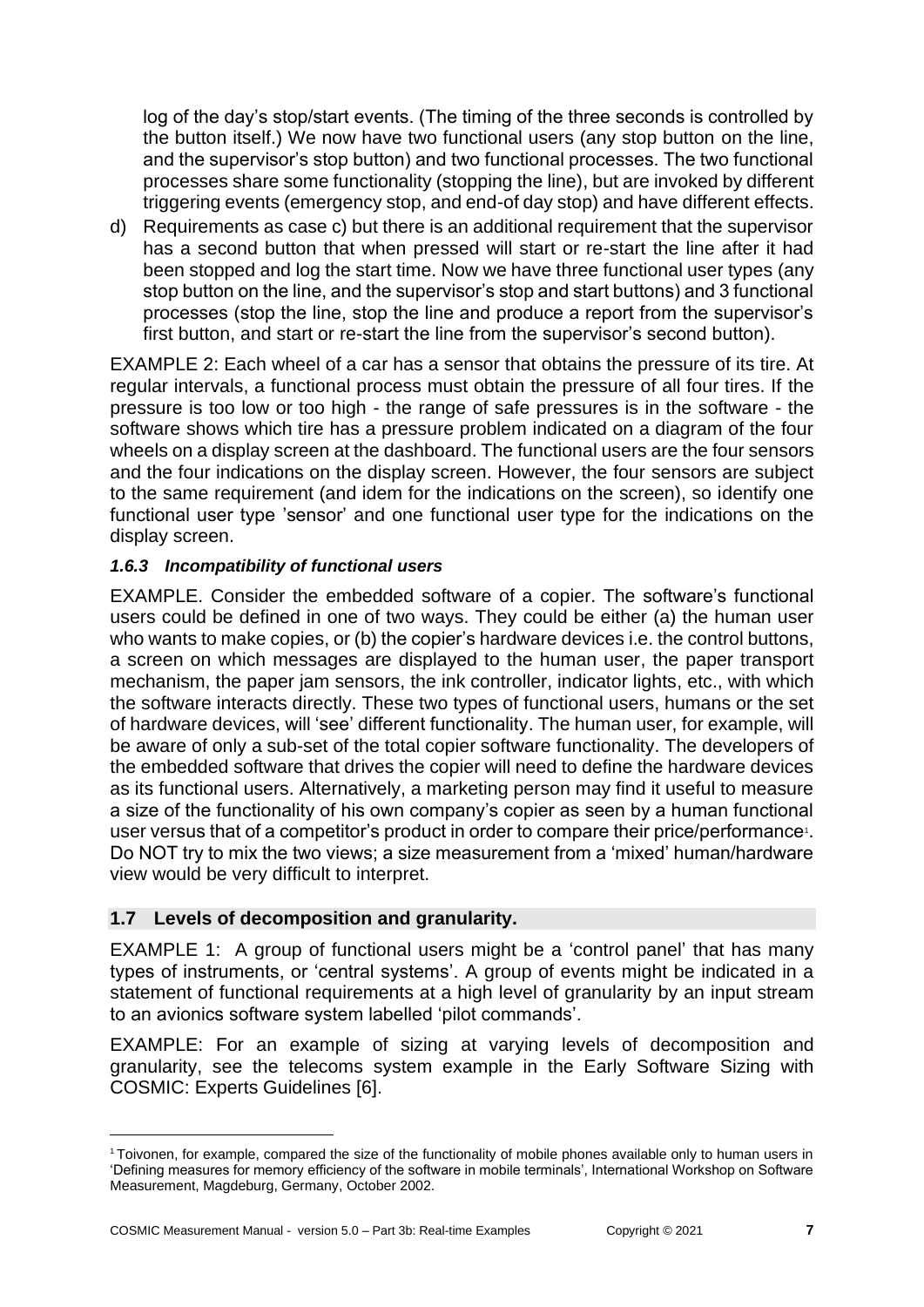### <span id="page-7-0"></span>**1.8 Context diagrams.**

EXAMPLE: Figure 2.3 shows the context diagram for a simple intruder alarm embedded software system.



#### **Figure 1.3 - Context diagram for the embedded software of an intruder alarm system.**

#### <span id="page-7-1"></span>**2. THE MAPPING PHASE.**

#### <span id="page-7-2"></span>**2.1 Triggering events and functional processes**

#### <span id="page-7-3"></span>*2.1.1 Identifying a functional process.*

EXAMPLE 1: A sensor detects a stimulus to which the software must respond.

- the triggering event is the stimulus that the sensor is designed to detect;
- the functional user is the sensor:
- the sensor generates and sends a message (a data group), which is moved into a functional process by its triggering Entry data movement, informing that the event has occurred; this message may also carry other data about the triggering event.

EXAMPLE 2: A piece of software A must pass a request to a piece of software B for a service.

- software A effectively generates the triggering event when it needs the service from software B by generating the request for service (a data group that provides the input data needed for the service);
- software A is the functional user of software B:
- the request for service message is moved into a functional process in software B by its triggering Entry; the functional process can then provide the service.

EXAMPLE 3: A functional process of a real-time software system may be started by its triggering Entry informing the functional process that a clock (functional user) has ticked. The data group moved conveys data (the tick, perhaps via a single bit*)* that informs only that an event has occurred.

EXAMPLE 4: A functional process of an industrial real-time fire detection software system may be started by its triggering Entry initiated by a specific smoke detector (functional user). The data group generated by the detector conveys the information 'smoke detected' (an event has occurred) and includes the detector ID (i.e. data that can be used to determine where the event occurred).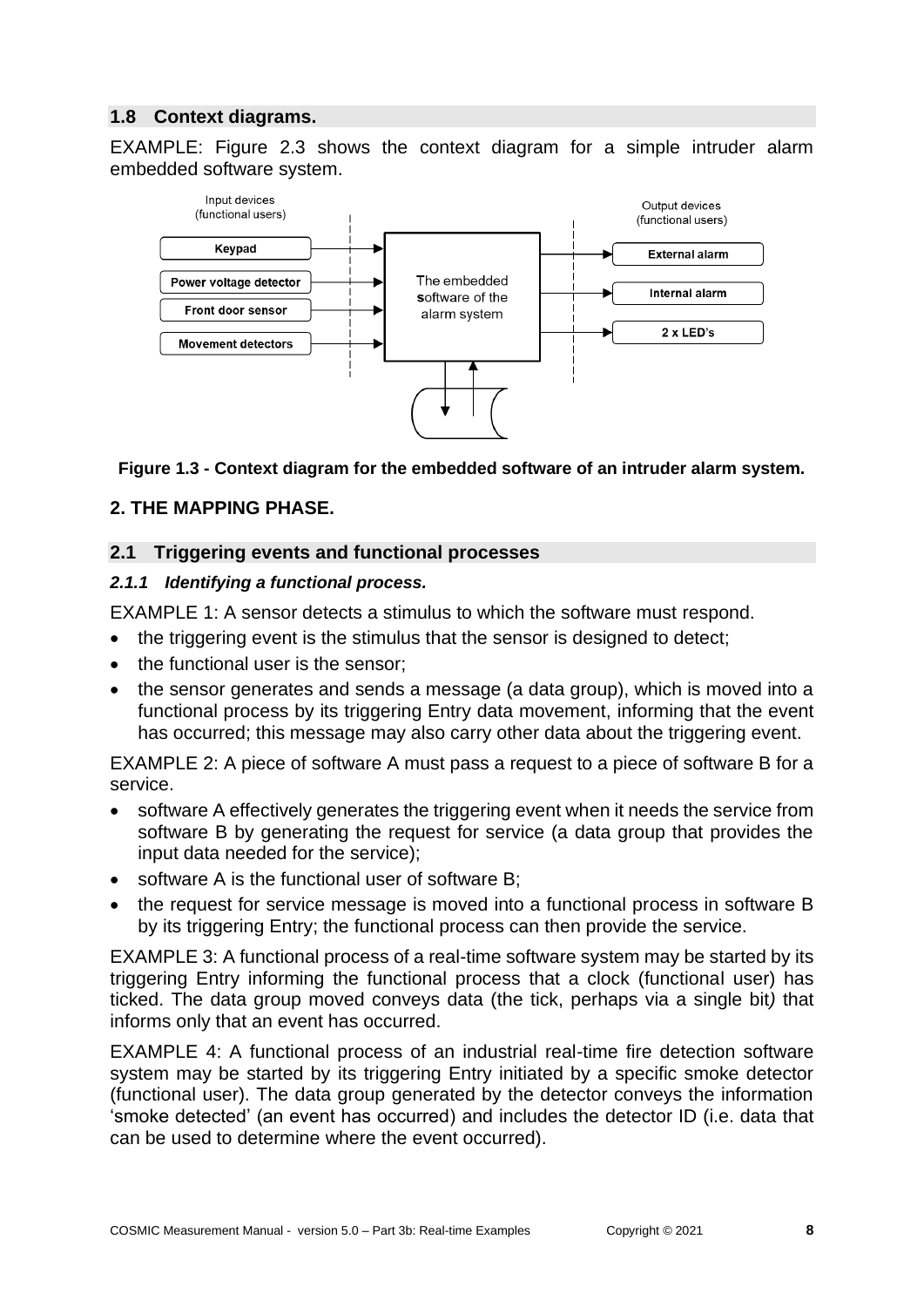EXAMPLE 5: A bar code reader (a functional user) at a supermarket checkout starts a scan when a bar code appears in its window (the triggering event). The reader generates a data group, comprising an image of the bar code that is input to the checkout software. The data group image is moved by a triggering Entry into its functional process. The latter adds the product cost to the customer's bill if the code is valid, sounds a 'beep' to inform the customer that the product has been accepted, and logs the sale etc.

EXAMPLE 6: When a sensor (functional user) detects that the temperature reaches a certain value (triggering event), the sensor sends a signal to initiate a triggering Entry data movement of a functional process to switch off a heater (another functional user).

EXAMPLE 7: A military aircraft has a sensor that detects the event 'missile approaching'. The sensor is a functional user of the software that must respond to the threat. For this software, an event occurs only when the sensor detects something, and it is the sensor (the functional user) that generates a data group to initiate a triggering Entry saying, e.g. 'sensor 2 has detected a missile', plus maybe a stream of data about how fast the missile is approaching and its co-ordinates.

#### <span id="page-8-0"></span>*2.1.2 A clock triggering a functional process*

EXAMPLE 1: A piece of software must execute a control process each time a clock 'ticks'.

- the clock effectively generates the triggering event by generating a 'tick' (a data group);
- the clock is a functional user of the software;
- the 'tick data group' is moved into a functional process by its triggering Entry to start its task.

EXAMPLE 2: The speedometer software of a car is connected to a rotation measurement sensor located on the drive shaft that measures its revolutions per minute (rpm), and to a key-in sensor, a clock, and a display unit for the driver. The software's persistent storage contains the parameters needed to send messages to a pre-defined variety of display units. The speedometer software is required to capture at key-in time the display parameters and initialize the installed display unit. A clock triggers the software at five millisecond intervals to capture rpm information from the drive shaft, calculate the speed, and send the speed to update the display unit using parameters appropriate for this display unit.



**Figure 2.1 – Context diagram for the speedometer software**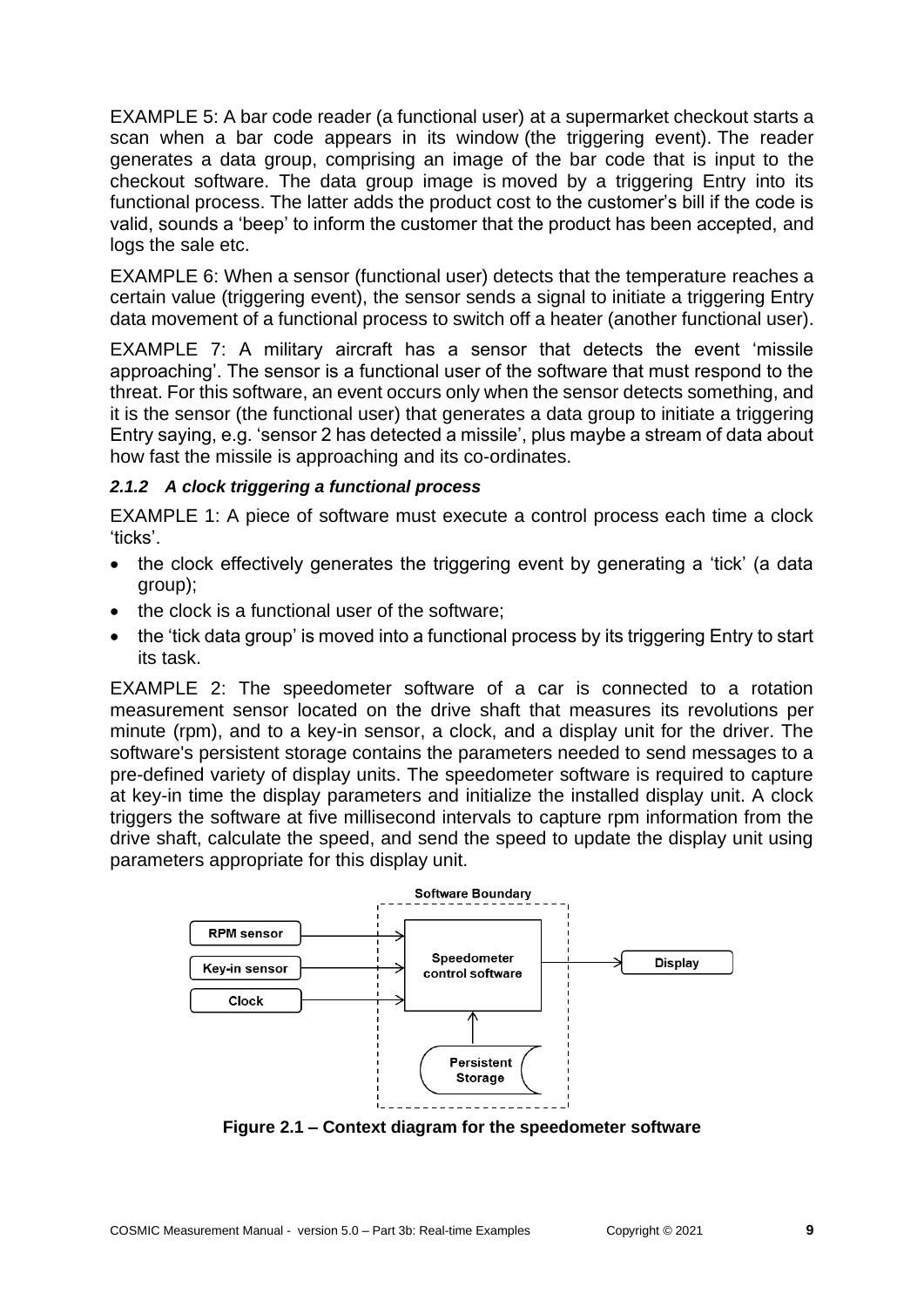The context diagram shows the four functional users of the speedometer software, namely three input devices (the rpm sensor, the key-in sensor and the clock) and the one output device (the driver display).

There are two events that need to be responded to by the speedometer software (i.e. are triggering events), They are the key-in event and the 5 millisecond clock tick. Hence the speedometer control software has two functional processes, FP1 and FP2.

- FP1 initializes the speedometer control software on the event of 'key-in' detected by the key-in sensor, which includes reading the parameter data for the display;
- FP2 measures the speed on the event of the tick generated by the clock every 5 ms and sends the speed to the display.

# <span id="page-9-0"></span>*2.1.3 Different processing paths, one functional process.*

EXAMPLE: One triggering Entry (aircraft altitude information sent by the Geographical Positioning System) to a functional process of an avionics system will lead to one of two quite different processing paths within the functional process depending on the value of the Entry, i.e. whether the altitude is above or below a given height. The different paths will display different data groups on the pilot's map and, if the altitude is too low, additional warnings will be issued. There is only one functional process.

# <span id="page-9-1"></span>**2.2 Objects of interest and data groups**

# <span id="page-9-2"></span>*2.2.1 The functional user as object of interest*

EXAMPLE 1. The speedometer control software in Example 2 of section 2.1.2 has the 'RPM sensor' as a functional user. This sensor sends a data group to the software, which has one attribute 'current rpm'. The object of interest of this data group could be considered as the drive shaft or the rpm sensor. It is often the case in real-time software that a functional user (the RPM sensor in the example) is also the object of interest of a data group that it sends (i.e. it is sending data about itself).

EXAMPLE 2: A data group entering software from a physical device informs about the current state of the device. In this case the device is the object of interest (and functional user) and the data group conveys its state, such as that a valve is open or closed, leading to the start of a functional process. The physical device is the object of interest. Similarly, a data group output to a device, such as to switch a warning lamp on or off conveys state data about the lamp object of interest.

EXAMPLE 3: Suppose a temperature sensor A sends a measure of the current temperature of a material for processing by a functional process. The sensor provides information about its own state and is thus object of interest of the information data group.

# <span id="page-9-3"></span>*2.1.2 Other examples of objects of interest*

EXAMPLE 1: A message-switch software system may receive a message data group as input and route it forward unchanged as output, as per the FUR of the particular piece of software. The attributes of the message data group could be, for example, 'message ID, sender ID, recipient ID, route code and message content'; the object of interest of the message is 'message'.

EXAMPLE 2: A reference data structure, represents objects of interest whose attributevalues are given in tables found in the FUR, and which are held in permanent memory (ROM memory, for instance) and accessible to most of the functional processes found in the measured software.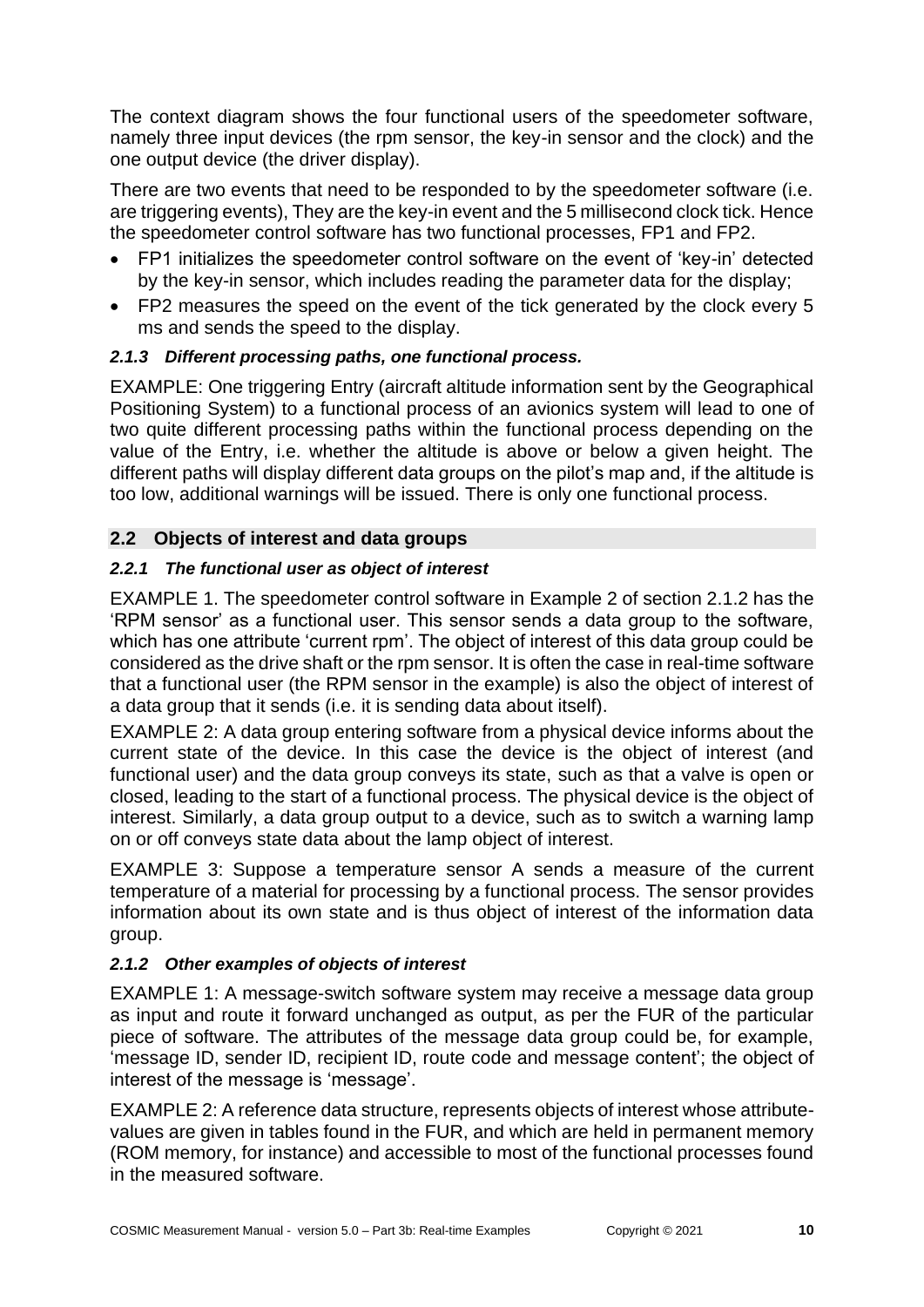EXAMPLE: 3: Files, commonly designated as 'flat files', represent objects of interest mentioned in the FUR, which are held on a storage device.

# <span id="page-10-0"></span>**2.3 Data attributes.**

EXAMPLE: A temperature sensor may, on request, report the attribute 'Temperature'. A sensor of a security system may detect an intruder and send the attribute 'Movement detected'. A message in transmission may consist of the attributes 'From (address), To (address), Contents'.

# <span id="page-10-1"></span>**2.4 Data movements.**

# <span id="page-10-2"></span>*2.4.1 The various ways of receiving or getting data*

EXAMPLE 1. Figure 2.2 shows the various ways in which real-time software can receive or 'get' a data group from its functional users (which varies with their capabilities) and from persistent storage.



**Figure 2.2 - The various ways in which a functional process can receive or get data**

# <span id="page-10-3"></span>*2.4.2 Identifying data groups and data movements*

EXAMPLE 1: Suppose a functional process sends to one of its functional users, such as an 'intelligent' hardware device or another peer piece of software, some parameters for an enquiry or the parameters for a calculation, or some data to be compressed. The response from the functional user is obtained via the functional process issuing an Exit, followed by the receipt of an Entry data movement.

EXAMPLE 2: For a clock-tick event occurring every 3 seconds, identify an Entry moving a data group of one data attribute. The object of interest (and functional user) is the clock, the data group conveys the state of the clock.

# <span id="page-10-4"></span>*2.4.3 Types and occurrences of functional users and data groups.*

EXAMPLE 1: A functional process is required to accept different data groups from two different seismometers (functional users) each responding to the same event e.g. a test explosion. Identify two Entries.

EXAMPLE 2: Suppose a process control system for a machine that produces a flat product such as paper or a plastic film. The machine has an array of 100 identical sensors across the direction of movement of the product to detect breaks or holes in the product. The functional process that must check for breaks or holes receives the same data from each sensor. The position of e.g. a hole in the product can be determined from the position in the string of data values sent from the array of sensors, The processing of data from all the sensors in the array is identical. Identify one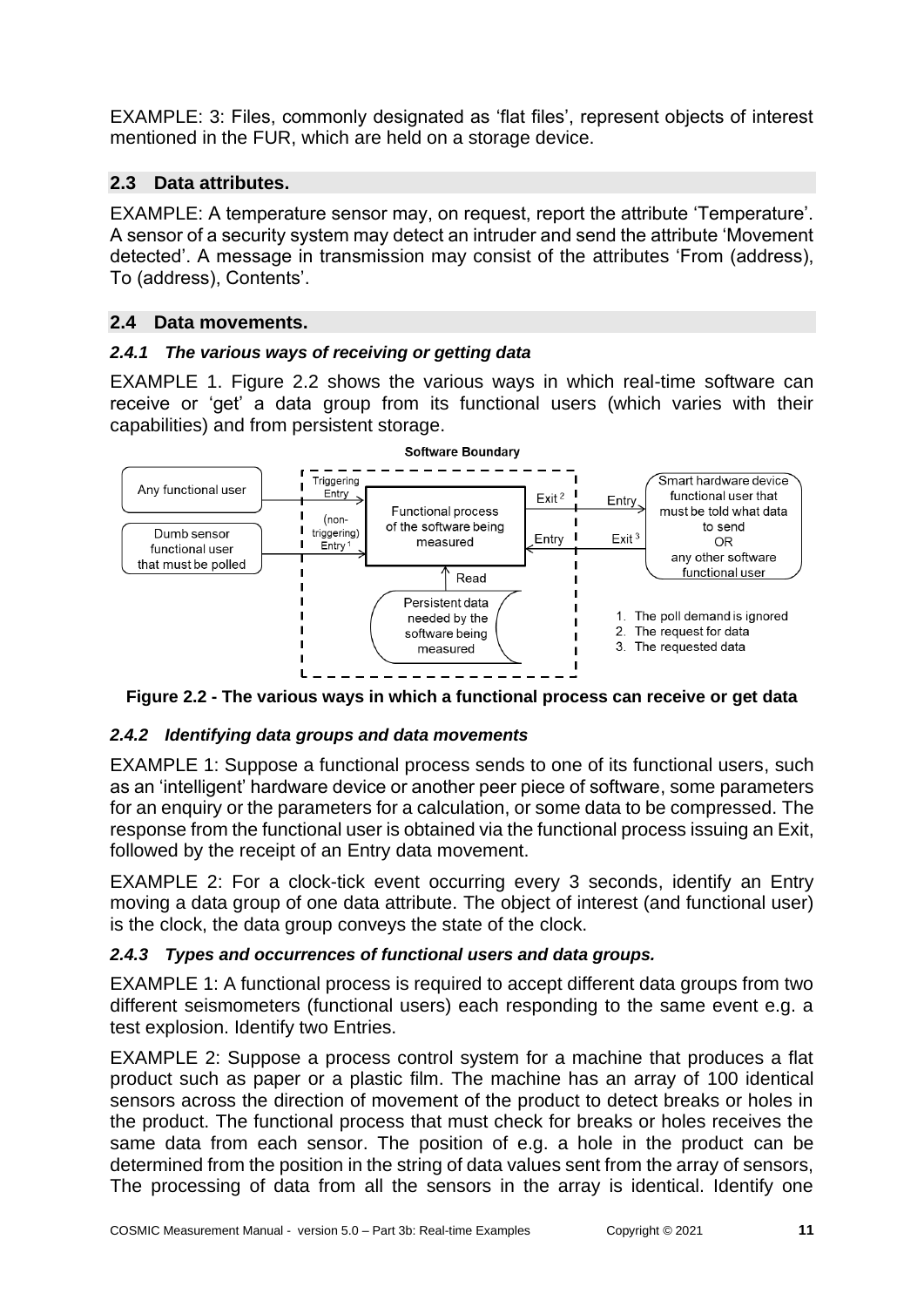functional user for all the sensors and one Entry for the data obtained from all the sensors by the functional process.

# <span id="page-11-0"></span>*2.4.4 Data groups in a layered software architecture.*

EXAMPLE 1: This example concerns the piece of software A in Figure 2.3 that is required to retrieve a stored data group. Consider a separate piece of software B that is the device driver for the intelligent hardware storage which holds the data group that the software A is required to access. (Ignore the probable presence of an operating system for simplicity; the operating system effectively transmits application requests to the device driver software and returns the results of requests.)

The two pieces of software are in different layers in an architecture such as shown in Figure 1.1. Software A is in e.g. the application layer, and software B is in a device driver layer. Physically, there is probably a hierarchical relationship between the two pieces and (ignoring the operating system) a physical interface between software in the two layers, as shown for example in Figure 1.1. However, the models of the functional processes of software A and B are independent of the nature of the relationship between the layers, which may be hierarchical or bi-directional.

The functional users of the software B in the driver layer are the software A (ignoring the operating system) and the intelligent hardware storage device which holds the required data. ('Intelligent' means that the device must be told what data is needed.)

Suppose that an enquiry functional process FP A of the software A needs to retrieve a stored data group. Figure 2.3 (a) shows the COSMIC model of this enquiry. Figure 2.3 (b) shows the functional process FP B of the software B in the device driver layer that handles the physical retrieval of the required data from a hardware storage device (such as a disk or USB memory stick).



#### **Figures 2.3 (a) and (b) – Solution for a Read issued by software A in the application layer to software B in the device driver layer.**

Figure 2.3 (b) shows that the Read request of the software A is received as a triggering Entry to the functional process FP B, which passes on the request as an Exit to the hardware device. The response of the latter depends on the particular hardware device. The device may just return the requested data, shown as Entry E2 in Figure 2.3 b). The device may also issue a separate error message describing the success or the reason for the failure of the request, e.g. 'data not found', or disk error', shown as Entry E1\* in Figure 2.3 b). FP B returns the data to the software A as an Exit. FP B also normally issues a 'return code' describing the success or reason for the failure of the request. (Although the return code may be physically attached to the returned data, it is logically a different data group to that of the returned data  $-$  it is data about the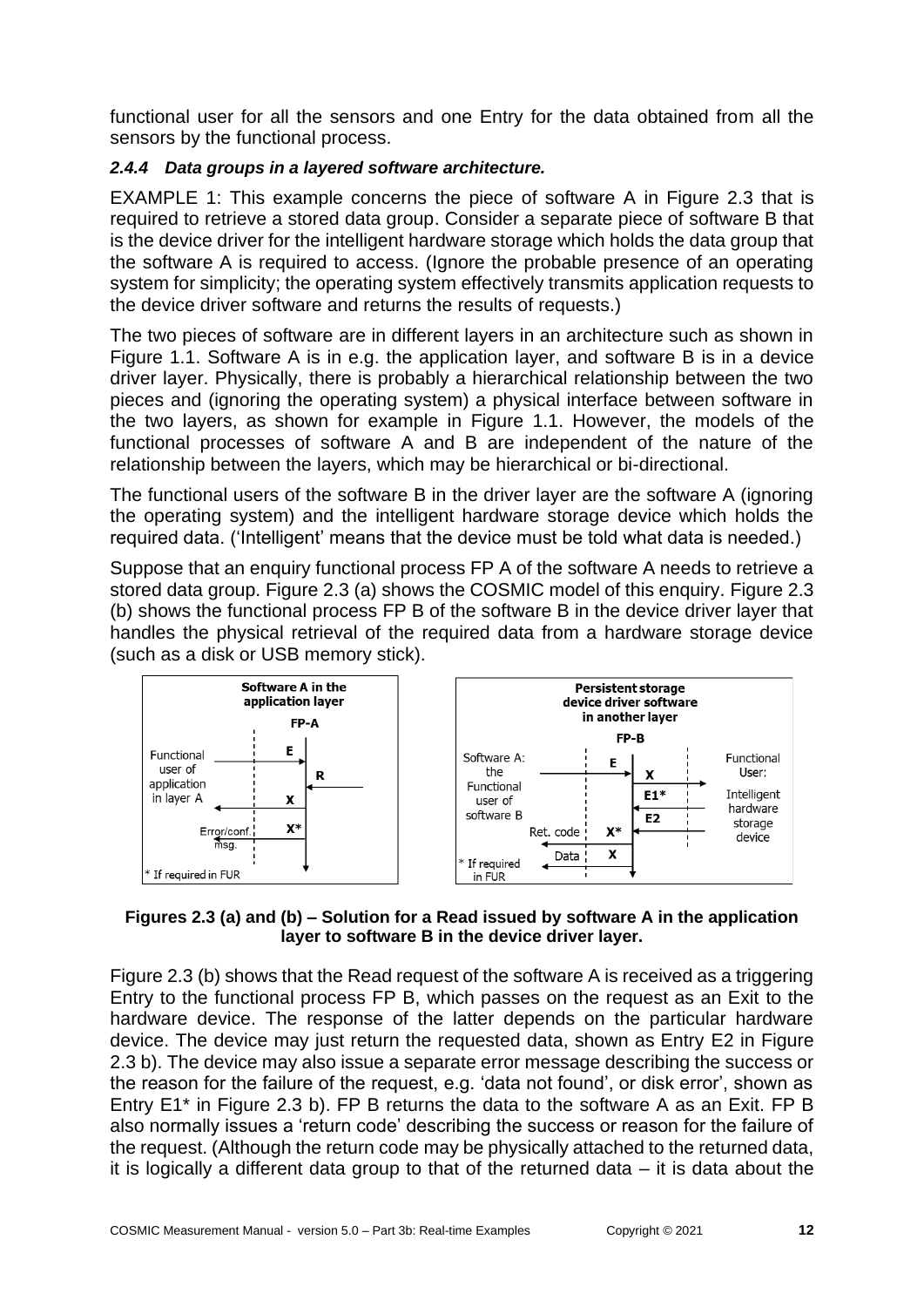outcome of the request process). For FP A no Entry for these messages is identified, as the Read data movement accounts for the retuned data and error messages, as Reads and Writes account for any associated reporting of error conditions. For FP A, an Exit is identified for an error/confirmation message, if required.

Note: in practice, there may be more data movements between the device driver software and the intelligent hardware device than are shown in Figure 2.3 b). For example, this Figure does not show the effect of the device driver measuring a timeout for non-response from the hardware.

EXAMPLE 2: Suppose a functional process of a real-time process control software system is required to poll an array of identical dumb sensors. At the application level, the request for the data by the functional process and the receipt of the data is accounted for by one Entry. (Since the sensors are identical one Entry is identified and counted.)

Suppose further that the request for the data must in practice be passed to a piece of device driver software in a lower layer of the software architecture, which physically obtains the required data from the sensor array as illustrated in the layered architecture of Figure 1.1. The functional processes of the process control software and of the device driver software for the dumb sensors would be as shown in Figures 2.4 (a) and (b) below.



**Figure 2.4 (a) and (b) – Solution for a poll of dumb sensors.**

Figure 2.4 (a) shows that the software functional process FP A is triggered by an Entry E1 e.g. from a clock tick. This functional process then obtains data via Entry E2 from the dumb sensor array to receive the multiple occurrences of the sensor readings. The dumb sensors are also functional users of the process control software. (The device driver software is hidden at this level.)

Figure 2.4 (b) shows the model for the software that drives the dumb sensor devices. It receives data via an Entry from the process control software (probably in practice via an operating system) as the trigger of a functional process FP B. This functional process obtains the required data via an Entry E from its functional user, the dumb sensor array.

The data group is passed back to the process control software via an Exit. This Exit is received as the Entry E2 by the functional process FP A. FP A then continues with its processing of the sensor data. Again, the fact that there are multiple occurrences of this cycle of gathering data from each of the identical sensors is irrelevant.

The apparent mis-match between the one Entry E2 from a dumb sensor to the process control software and the Entry followed by an Exit data movement of the device driver software is due to the convention that an Entry from a dumb sensor is considered to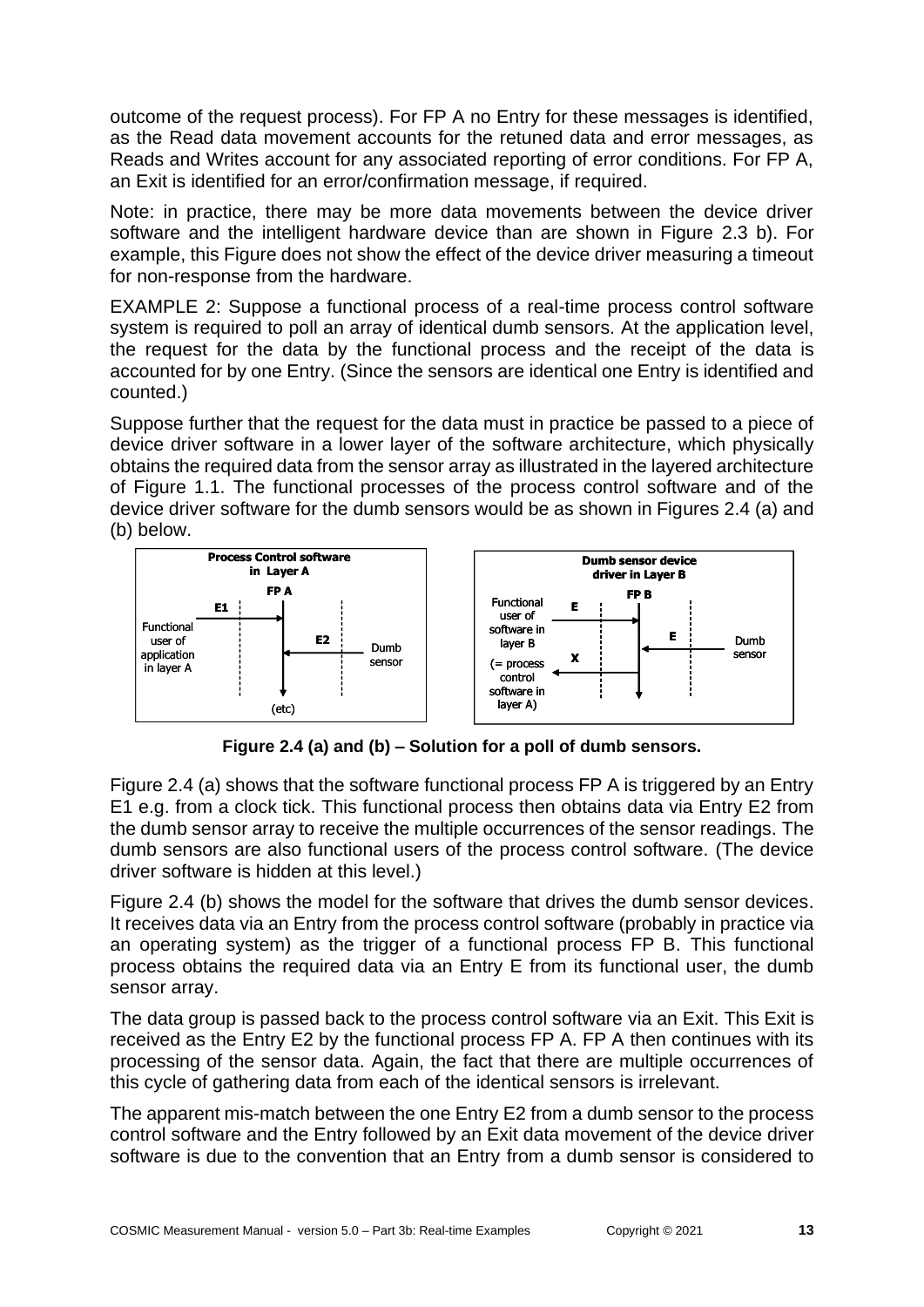include any 'request to enter' functionality since the dumb functional user has no capability of dealing with any message from a functional process.

### <span id="page-13-0"></span>**2.5 Measuring the components of a distributed software system.**

EXAMPLE: The pieces of software to be measured are assumed to have a 'client/server' relationship, i.e. where one piece, the client, obtains services and/or data from the other piece, the 'server', in the same or a different layer. Figure 2.5 shows an example of such a relationship, in which the two pieces are major components of the same application. In any such client/server relationship, the FUR of the client component C1 would identify the server component C2 as one of its functional users, and vice versa. The same relationship would exist and the same diagram would apply if the two pieces were separate applications, or if one of the pieces were a component of a separate application.



**Figure 2.5 – Data exchanges between client and server components.**

Physically, the two components could execute on separate processors; in such a case they would exchange data via the respective operating systems and any other intermediate layers of their processors in a software architecture such as shown in Figure 1.1. But logically, applying the COSMIC models, the two components exchange data via an Exit followed by an Entry data movement. All intervening software and hardware is ignored in this model.

Figure 2.5 shows that a functional process FP C1 of the client component C1 is triggered by an Entry from a functional user (such as a human) which consists, for example, of the parameters of the enquiry. The FUR of component C1 will recognize that this component must ask the server component C2 for the required data, and must tell it what data group is required.

To obtain the required data group, FP C1 issues an Exit containing the enquiry request parameters to component C2. This Exit data movement crosses the boundary between C1 and C2 and so becomes the triggering Entry of a functional process FP C2 in the component C2. The functional process FP C2 of component C2 is assumed to obtain the required data group via a Read from its own persistent storage, and sends the data back to C1 via an Exit. Functional process FP C1 of component C1 receives this data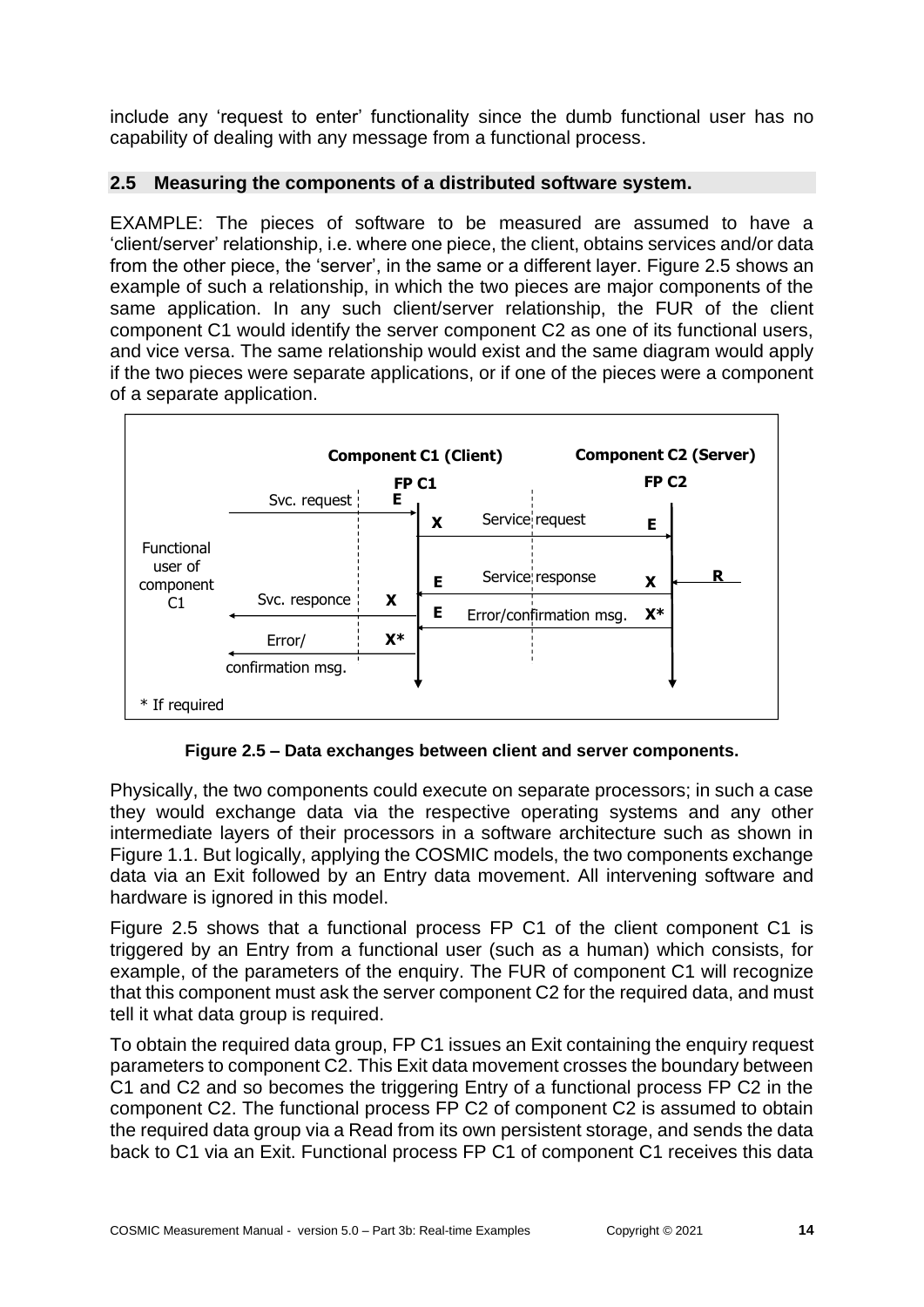as an Entry. FP C1 then passes the data group on as an Exit to satisfy the enquiry of its functional user.

Taking into account the possible error/confirmation message issued by the client, this enquiry therefore requires 6 data movements (i.e. 6 CFP) to satisfy the enquiry request for component C1 and 4 CFP for component C2. This compares with the 4 CFP (1 x E, 1 x R and 2 x X) that would have been required for component C1 if it had been able to retrieve the data group from persistent storage via a Read as shown in Figure 2.3 (a).

Component C2 will probably use the services of some storage device driver software in another layer of the software architecture to retrieve the data from the hardware, as in Figure 2.3 (b).

#### <span id="page-14-0"></span>**2.6 Re-use of software.**

EXAMPLE 1: Several functional processes in the same software being measured may need to obtain data from the same sensor (common movement of same data group) or may need to carry out the same scale conversion calculation, e.g. from Fahrenheit to Centigrade (common data manipulation). Measure this common functionality.as part of each functional process that requires it.

EXAMPLE 2: For a real-time application, the user that starts the application must be ignored. This user may be the operating system or network management generating a clock signal, or a human operator (e.g. to start a process control system from an operator workstation).

EXAMPLE 3: For a computer operating system, the user that starts the operating system is a bootstrap program that is started when the computer power is switched on. This user must be ignored.

EXAMPLE 4: A modern vehicle has a distributed system of Electronic Control Units (ECUs) to control many functions, e.g. engine management, brakes, air-conditioning, etc. In the AUTOSAR architecture, in a distributed system, the 'Network Management' (NM) module, which is always running, is responsible for activating the ECUs that are connected together via a network ('bus'). This NM module also handles the coordinated switching between the ECU operating states: Normal Operation, Low Power and Sleep. Therefore, it is the NM that wakes up or puts to sleep ECUs. When measuring any ECU application software, this NM functionality is being reused and should be ignored.

# <span id="page-14-1"></span>**2.7 Error or fault messages**

#### <span id="page-14-2"></span>*2.7.1 General examples*

EXAMPLE 1: In a real-time system, a functional process that periodically checks the correct functioning of all hardware devices might issue a message that reports 'Sensor S has failed', where 'S' is a variable. This message should be identified as one Exit in that functional process to account for moving data about the functional user (and object of interest) sensor S.

EXAMPLE 2. The FUR of the software of Figure 2.4 may also state that the FP's A and B must handle an error condition when the device driver software fails to obtain the data from one or more of the array of dumb sensors. A dumb sensor cannot, by definition, issue an error message. The device driver FP B will, most likely, obtain a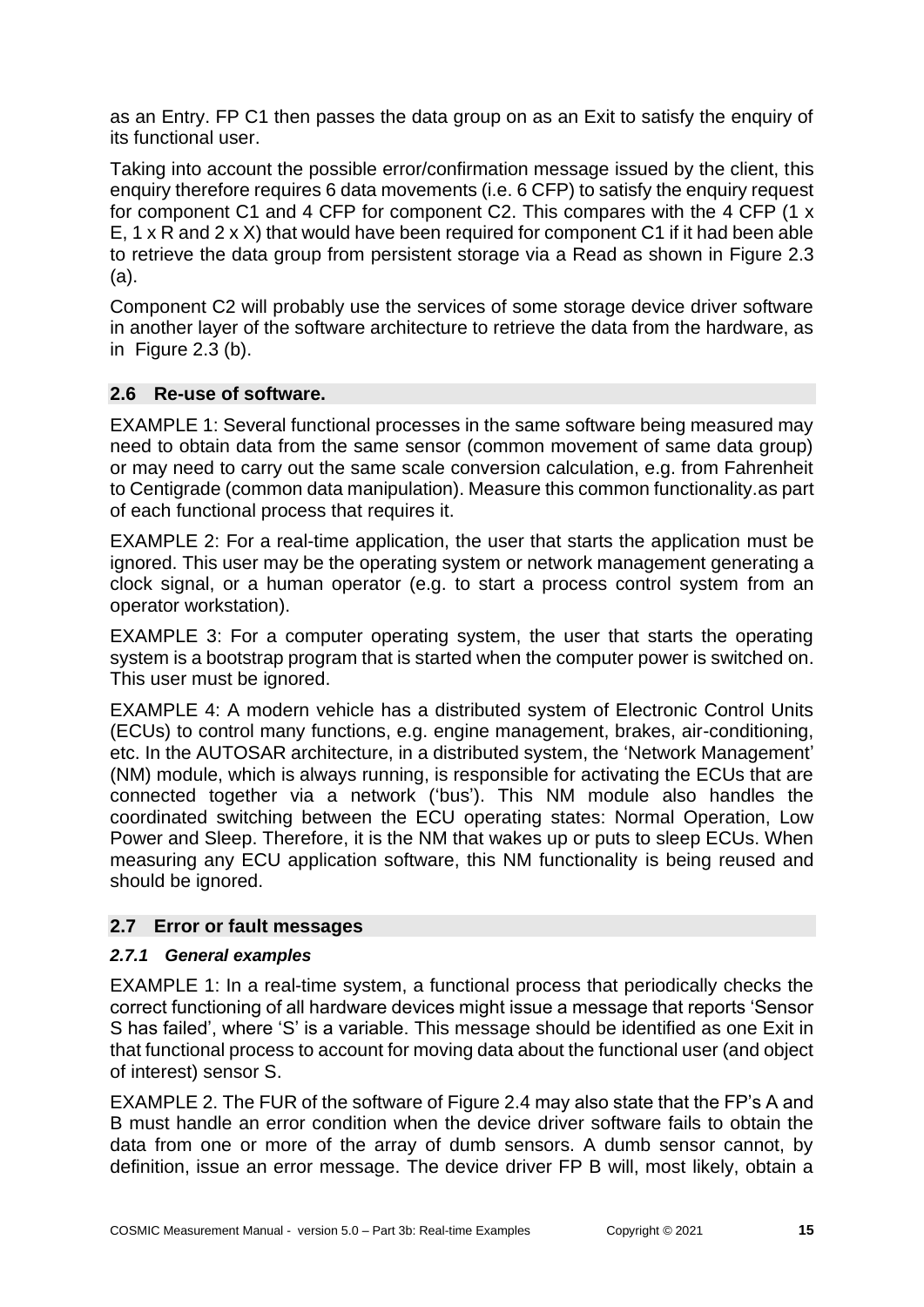string of values from the array of dumb sensors, e.g. state 1, state 2, state 3, no response, state 5, no response, state 7, etc. and will issue this string as an Exit to the FP A of the application where it is received as an Entry. No separate error message should be identified as an Exit from FP B of the device driver software, nor as an Entry to FP A of the process control application.

EXAMPLE 3: Suppose a busy airport has multiple radar stations to control incoming air traffic on a runway. In a particular case, the radar station software is asked to report the number of aircraft in the 45-to-135-degree quadrant around runway 09L. Two of the radar stations report 2 aircraft and the third radar station reports 5. The software will report 2 aircraft to the traffic controllers as a majority response to the request, but will also report a separate warning message to the controllers and to the radar engineers that this is a majority decision and that one station reports 5 incoming aircraft.

The object of interest of the first message is 'Incoming air traffic on runway 09L'.The object of interest of the error message could be 'Radar station disagreement'

# <span id="page-15-0"></span>*2.7.2 Error messages intended for hardware or software functional users.*

EXAMPLE 1. 'In-line' error messages that are intended for hardware or software functional users. If a data group describing a particular object of interest in a message issued by the software being measured may include an indication of a fault or of an error in place of the normal valid data, this fault/error indication describes the same object of interest as the normal valid data. Hence this data group is moved by only one Exit, i.e. the fault/error indication is not identified as a separate Exit.

Output= {VAL1, VAL2, VAL3, …, VALn, ERROR} where 'VAL' indicates a valid value.

EXAMPLE 2. Separate error messages that are intended for hardware or software functional users. If the software being measured issues the reason for a fault or error condition as a separate message, then a separate Exit may be identified. To be measured as a separate Exit, the error message must describe a different object of interest than the message containing the normal valid data and/or the error message must be intended for a different functional user than the user that would receive the normal valid data. The general case is:

Output1= {VAL1, VAL 2, VAL3, …, VAL n, ERROR}

Output2= {Sensor\_failure, Internal\_error, General Failure, …}

# <span id="page-15-1"></span>**2.8 Changes to software.**

See section 3.2 for an example of changes to software.

# <span id="page-15-2"></span>**2.9 Data manipulation**

EXAMPLE: Suppose in a real-time functional process, the FUR requires that the same identical data group must be entered from a given functional user, e.g. a hardware device, twice at a fixed time interval in order to measure a rate of change during the process. In COSMIC the two movements of data are considered to be multiple occurrences of the same Entry. Only one Entry may be identified for this data group for this functional process. Note that the calculation of the rate of change is associated with the Exit that reports the rate, there is no data manipulation associated with the two occurrences of the Entry..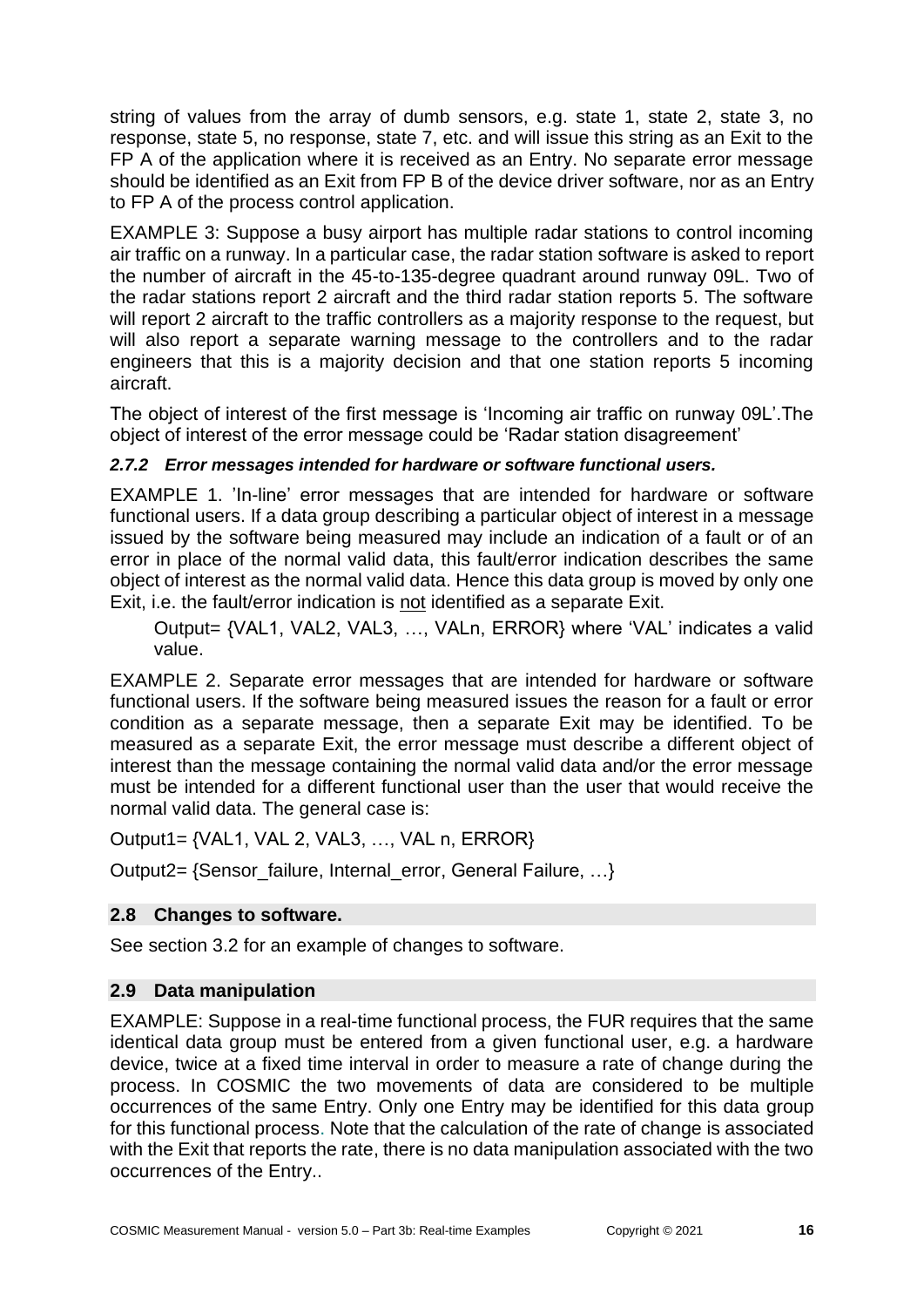# <span id="page-16-0"></span>**3. COMPREHENSIVE EXAMPLES**

#### <span id="page-16-1"></span>**3.1 PLC software for controlling a process in a chemical factory**

#### **Requirements**

A process in a chemical factory is controlled by a PLC. The process consists of filling a tank with a liquid, heating the liquid and then emptying the tank when a temperature is reached that is pre-set in the temperature sensor device.

In the following description of the requirements of the process (system) control we assume that all mentioned functionalities are allocated to the PLC software, unless stated otherwise.

- The process is started by a human operator pressing a start button connected to the PLC which controls all the subsequent steps.
- The software issues a command to open the inlet valve of the tank and the tank fills with liquid under gravity.
- When the tank is full ('high level reached' is detected by the high level sensor) the software receives a message from this sensor and sends commands to close the inlet valve and to start the heater to heat the liquid.
- When the software is informed that the pre-set temperature is reached, it sends commands to stop the heater, open the outlet valve and start the pump to empty the tank.
- The pump continues emptying until 'low level reached' is detected by the low level sensor. On receipt of a message from this sensor, the software sends a command to stop the pump.
- During the entire the process, the process status ('Filling', 'Heating', 'Pumping') is shown on an operator display controlled by the software. When the process is finished, the software causes an audible alarm to sound and the message 'Process finished' is shown on the display.
- When the process is started and whilst the process is running, the PLC software polls the valves, the heater and the pump asking for their status at regular intervals to detect any fault conditions.
- If the PLC software is informed that an error is detected, it starts the audible alarm and displays a message to the operator showing the device(s) concerned. If an operator receives an error message, the operator deals with it manually, outside the software system.
- The polling frequency is determined by signals ('ticks') from a clock.

#### **Context diagram**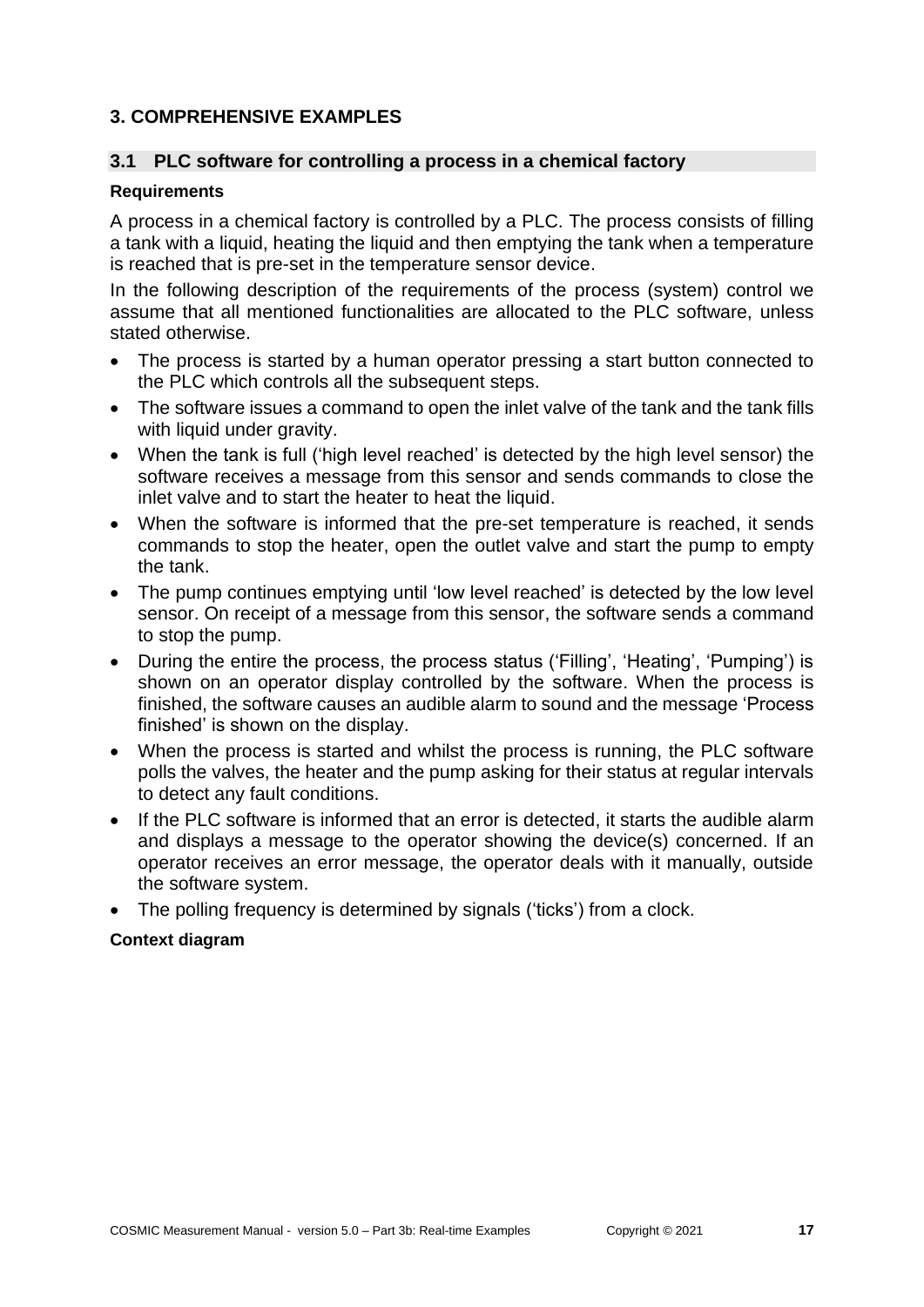

**Figure 3.1 - Chemical Factory Process: PLC software Context Diagram**

### **Analysis**

The measurement assumes all the hardware devices that interact directly with the software are its functional users, as shown in the context diagram. The PLC does not have an operating system.

In the requirements as described above, the software is not decomposed in any way and is not a component of another piece of software. The level of granularity of the requirements is at the 'functional process level of granularity', i.e. the level of individual functional users and events (rather than groups of these). The triggering events and corresponding functional processes are:

| <b>Triggering event</b>       | <b>Functional user that</b><br>initiates the functional | <b>Corresponding Functional</b><br>process |
|-------------------------------|---------------------------------------------------------|--------------------------------------------|
| Start button pushed           | Start button                                            | Start process/Fill tank                    |
| High level reached            | High level sensor                                       | Heat liquid                                |
| Pre-set temperature reached   | Temperature sensor                                      | Stop heating/Empty tank                    |
| Low level reached             | Low level sensor                                        | Finish process                             |
| Clock tick $(=$ time to poll) | Clock                                                   | <b>Fault check</b>                         |

**Table 3.1 - Chemical Factory, triggering events and functional processes**

The data groups consist of the signals from the start button, the sensors and the clock to the software and the signals from the software to the actuators, valves and the devices for the operator.

The object of interest of each data group entering the software is the functional user that sent the group (i.e. the functional user is sending data about itself). Similarly the object of interest of each data group that leaves the software is the functional user that receives the group (i.e. the functional user is being sent data about itself). For instance, the data movements starting or stopping the pump move data groups that specify the (desired) states of the pump. The pump is therefore the object of interest of these data groups.

The software determines the process status to be displayed from the triggering Entry for each functional process (except the Fault Check process). For instance, from the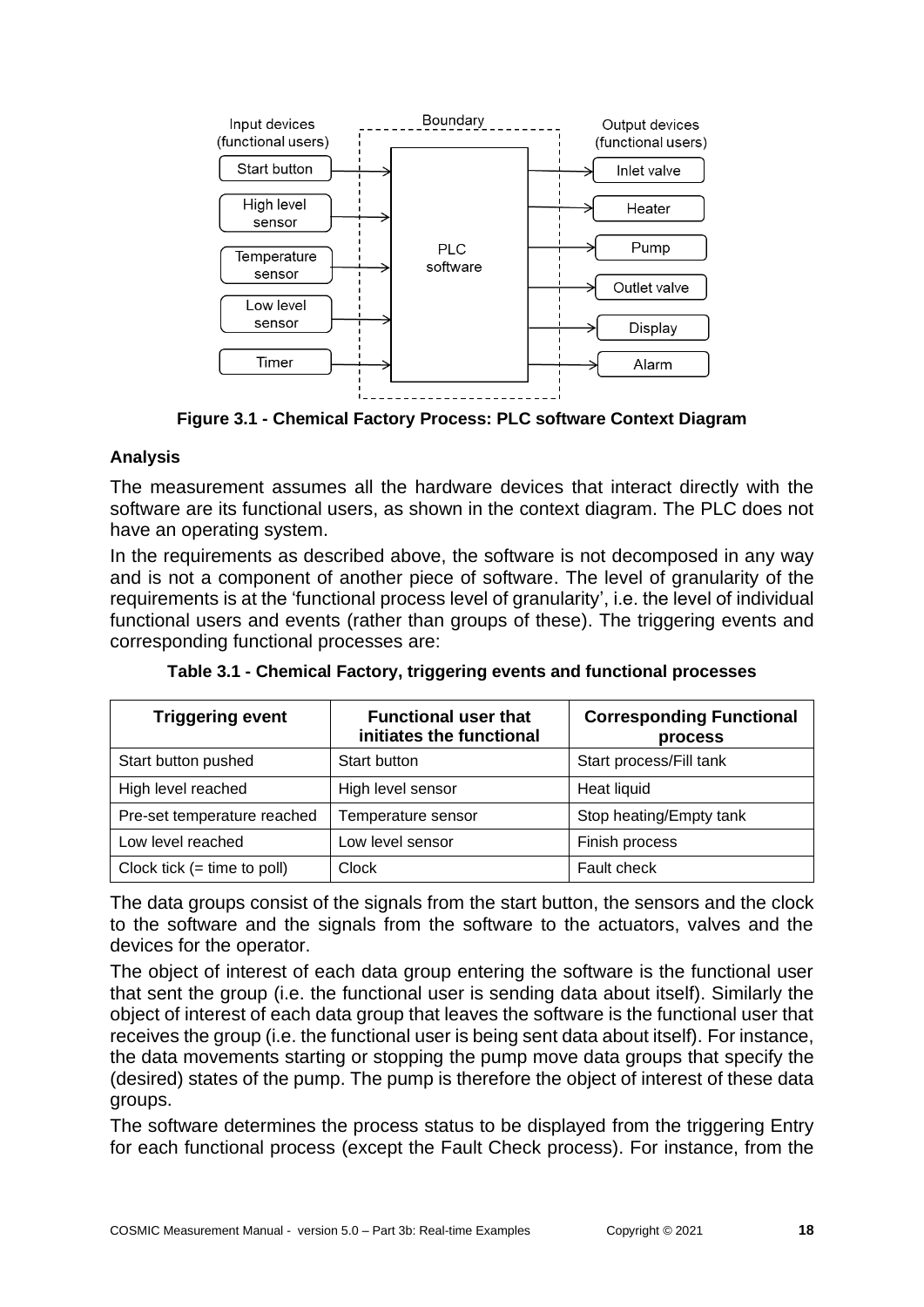start button signal the software determines that the current status is 'Filling' and displays this status.

The functional processes of the PLC software are as follows. The data movements (abbreviated as DM), the data groups moved and an explanation are shown for each functional process. We assume that the devices that the software polls to determine their status are 'dumb', i.e. the software inspects the state of these devices, which requires only one Entry per device type for the poll.

| <b>DM</b> | <b>Functional User / Object of interest</b> | Data Group                                                        |
|-----------|---------------------------------------------|-------------------------------------------------------------------|
| Entry     | Start button                                | Start process message                                             |
| Exit      | Inlet valve                                 | Open inlet valve command (to start entering                       |
| Exit      | <b>Clock</b>                                | Start clock command (for fault detection at<br>regular intervals) |
| Exit      | Display                                     | Display status command ('Filling')                                |

**Functional process: Start process/Fill tank**

The size of this functional process is 4 CFP.

#### **Functional process: Heat liquid**

| <b>DM</b> | Functional User / Object of interest   Data Group |                                                        |
|-----------|---------------------------------------------------|--------------------------------------------------------|
| Entry     | High level sensor                                 | Tank full message                                      |
| Exit      | Inlet valve                                       | Close inlet valve command (to stop liquid<br>entering) |
| Exit      | Heater                                            | Start heating command                                  |
| Exit      | Display                                           | Display status command ('Heating')                     |

The size of this functional process is 4 CFP.

#### **Functional process: Stop heating/Empty tank**

| <b>DM</b> | <b>Functional User / Object of interest</b> | Data Group                                         |
|-----------|---------------------------------------------|----------------------------------------------------|
| Entry     | Temperature sensor                          | Pre-set temperature reached message                |
| Exit      | Heater                                      | Stop heating command                               |
| Exit      | Outlet valve                                | Open outlet valve command                          |
| Exit      | Pump                                        | Start pump command (to start emptying the<br>tank) |
| Exit      | Display                                     | Display status command ('Pumping')                 |

The size of this functional process is 5 CFP.

#### **Functional process: Finish process**

| <b>DM</b> | <b>Functional User / Object of interest</b> | <b>Data Group</b>                        |
|-----------|---------------------------------------------|------------------------------------------|
| Entry     | Low level sensor                            | Low level reached message                |
| Exit      | Pump                                        | Stop pump command                        |
| Exit      | Outlet valve                                | Close outlet valve command               |
| Exit      | <b>Display</b>                              | Display status command ('Finished')      |
| Exit      | Audible alarm                               | Sound alarm command (to inform operator) |
| Exit      | <b>Clock</b>                                | Stop clock command                       |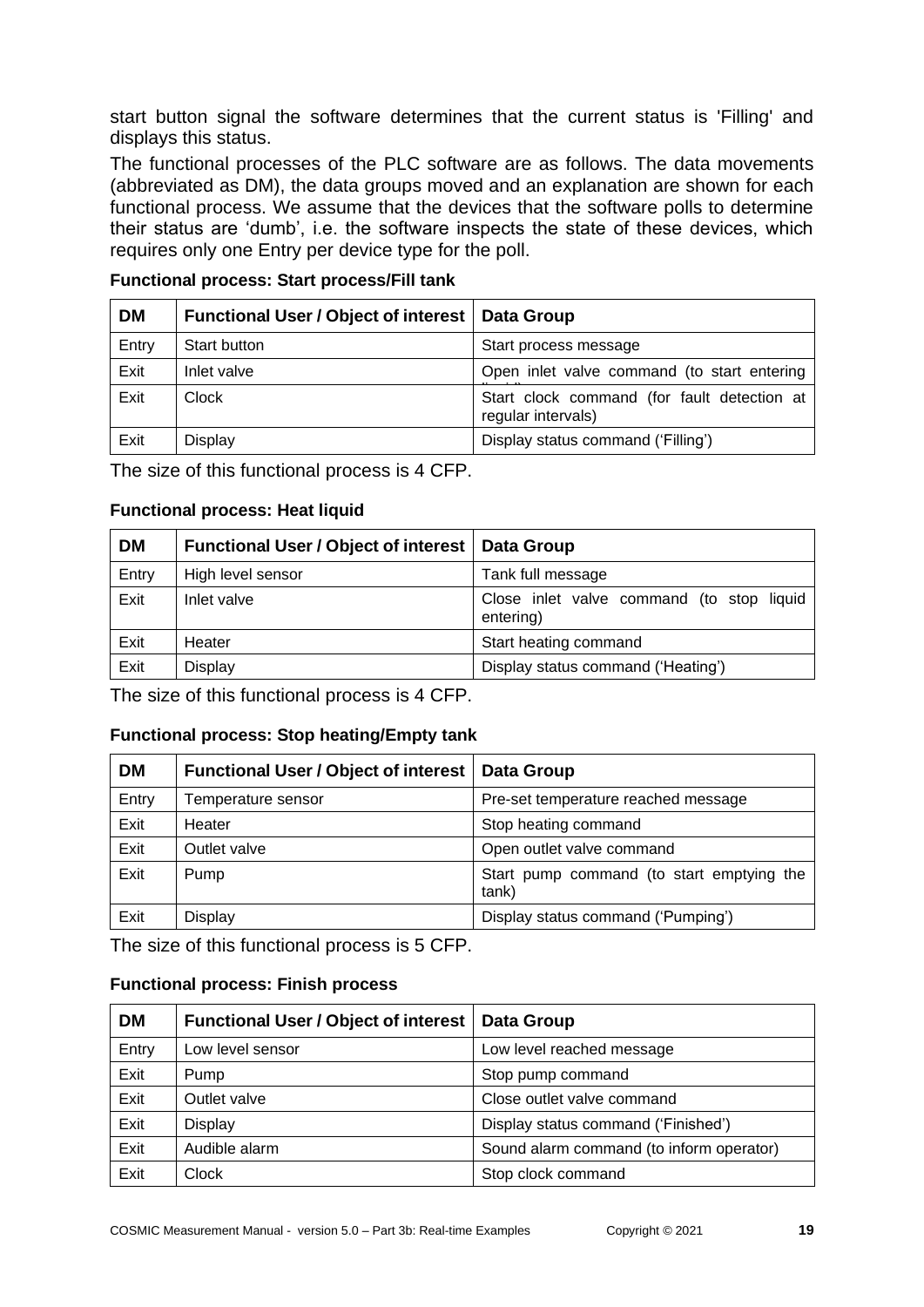The size of this functional process is 6 CFP.

| <b>DM</b> | <b>Functional User / Object of interest</b> | <b>Data Group</b>                                                |
|-----------|---------------------------------------------|------------------------------------------------------------------|
| Entry     | Clock                                       | Clock tick (to start fault check process)                        |
| Entry     | Inlet valve                                 | Inlet valve status (from polling)                                |
| Entry     | Outlet valve                                | Outlet valve status (from polling)                               |
| Entry     | Heater                                      | Heater status (from polling)                                     |
| Entry     | Pump                                        | Pump status (from polling)                                       |
| Exit      | Audible alarm                               | fault(s)<br>Start alarm<br>(if<br>command<br>device<br>detected) |
| Exit      | Display                                     | Display faulty device(s) command (if there is a<br>$fault2$ )    |

The size of this functional process is 7 CFP.

The total software functional size of the PLC software is  $4 + 4 + 5 + 6 + 7 = 26$  CFP.

# <span id="page-19-0"></span>**3.2 Measurement of a change to the PLC software**

### **Requirements**

In the Example of section 3.1 it has been decided to remove the audible alarm device and to adapt the software accordingly.

# **Analysis**

The commands from the software to the alarm device can be removed, i.e. the Exit data movements of the audible alarm data group in the last two functional processes must be removed. The functional size of the change is 2 CFP. The resulting software functional size will be 24 CFP once the change is made.

# <span id="page-19-1"></span>**3.3 Timing functionality**

Measuring timing functionality requires clear specifications on what functions are allocated to the hardware part of the functionality, and what are specifically allocated to the software part.

EXAMPLE 1. Timing functionality needed, for example, to control a pre-set time interval can be implemented in several ways, with different divisions between the hardware and software:

- A hardware clock generates pulses ('clock ticks') at regular defined intervals each of which triggers a functional process of the software. The software keeps track of the pulses, may convert them to seconds or minutes if needed, and increments the elapsed time until the pre-set time is reached.
- A hardware timer both generates and keeps track of the pulses and transforms them into seconds, minutes etc., in an internal register if needed. The software may start the timer which informs the software when the desired time is reached. This mechanism is used in the next Example 2.

<sup>&</sup>lt;sup>2</sup> In this case, the display is shown on the context diagram as the functional user (not the human operator that reads the display). This Exit is therefore not an 'error/confirmation message', as defined in the Measurement Manual.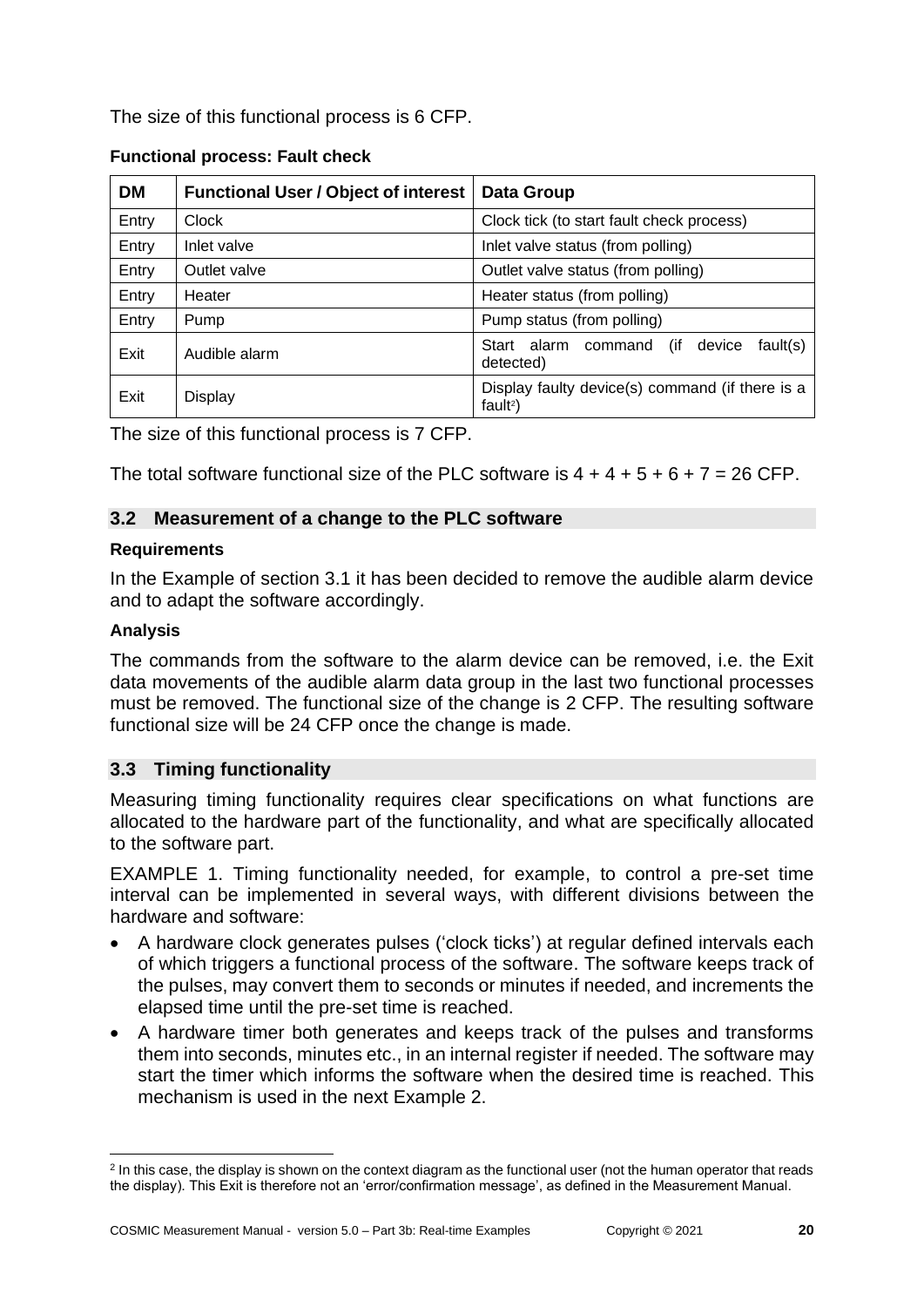EXAMPLE 2. A web-server must access a customer information system to retrieve some customer data. In addition to handling this request, the server starts a monitoring process to check that the request for customer information is handled within a set time. The aim is to ensure that the human user who seeks the customer information is not left hanging indefinitely if the customer information system fails to respond. Figure 4.2 shows a message sequence diagram for a simple example (no re-tries) of how this might be done via the interactions of the functional processes of the four participants, which are functional users of each other:

- Web-server (functional user 1)
- Customer information system (functional user 2)
- Monitor (functional user 3)
- Real-time Timer (functional user 4)

The web-server, after issuing the request to the customer information system, issues another message to the monitor, requesting it to respond if the given time-out period is exceeded. If the web-server receives the data from the customer information system within the time-out period, it tells the monitor to stop monitoring. Otherwise, if the webserver first receives a reply from the monitor that the time-out period has passed, the web-server issues a time-out message to the functional user that requested the customer data.

The monitor logs the request from the web-server and issues a request to the real-time timer, asking for a response within the given time-out period. (The timer may be implemented in hardware and/or software of the RTOS; it does not matter.) The monitor next receives either a message from the web-server to stop monitoring, or a message from the timer that the time-out period is complete. If the latter, the monitor sends a time-out message to the web-server. On completion, the monitor cancels the request from its log.

In Figure 4.2, the data movements of the timing functionality are shown as red dashed lines. The functionality requires 4 CFP for the web-server to request the monitoring function, in addition to the 2 CFP to obtain the customer data. The monitor requires 8 CFP to fulfill its requirement. (The 'delete request' Write is counted only once, although it may be issued at two alternative times, depending on whether the customer data are returned within the given time-out period or not.)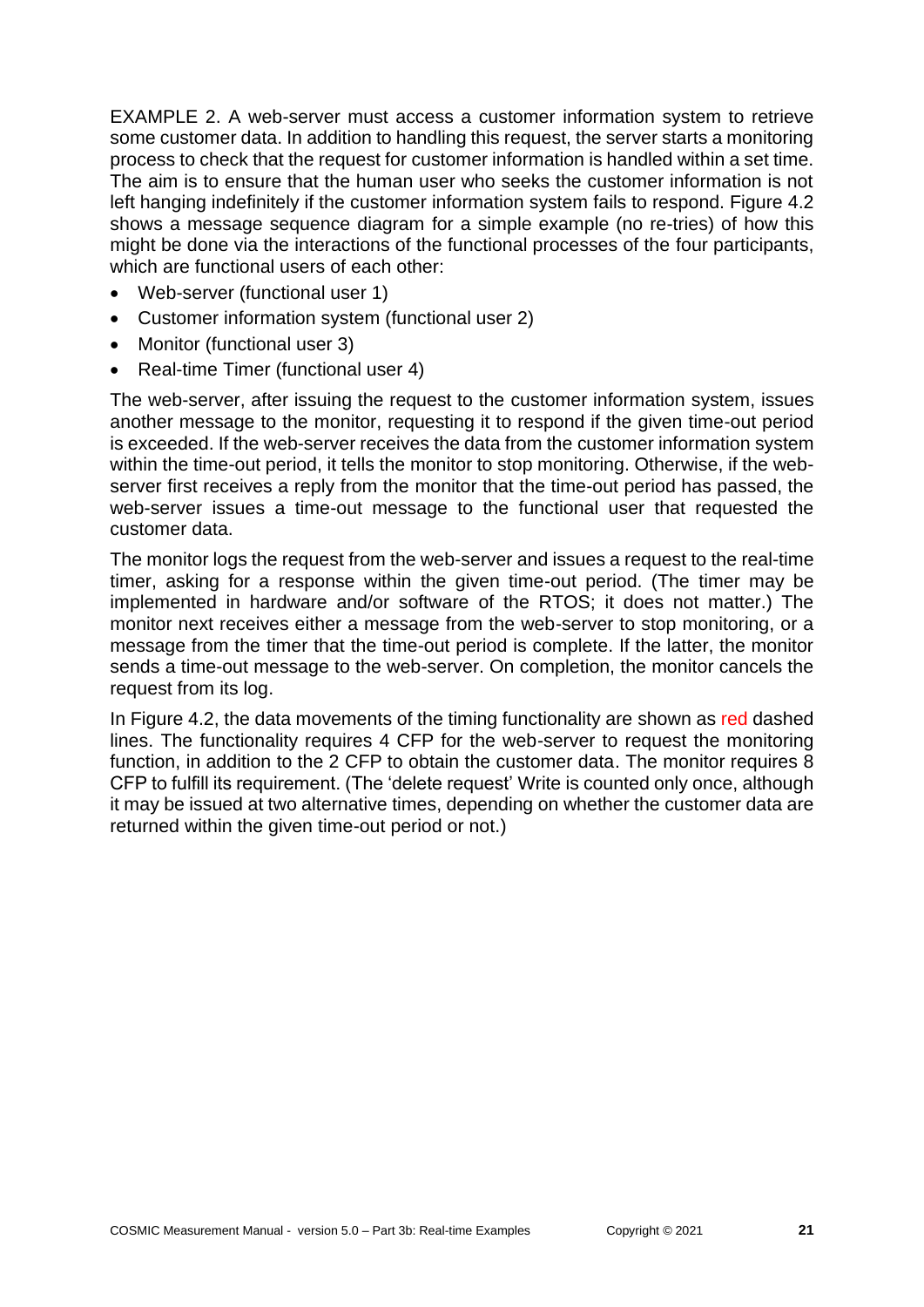

**Figure - 3.2 The functionality for a web-server to monitor 'time-out'**

# <span id="page-21-0"></span>**3.4 Intruder alarm system**

Outline statement of requirements

This case concerns a domestic intruder (or burglar) alarm system. Its main purpose is, when it is activated, to start one or two sirens (devices that make a loud noise) if a sensor detects a movement inside the house or if the front door is opened.

We do not have a statement of requirements, so we deduce the functionality available to normal house occupants and allocated to software from knowing how to use the system and by examining it physically. We are not interested in the functionality provided for the alarm maintenance engineer, nor in the functions to set-up the system when it is first installed.

The software supports the alarm system's human interface via a keypad and red/green LED's. The software also accepts data from a device that can sense whether the main front door of the house is open or not, and from several internal movement detectors. (The alarm system can handle any number up to 10 movement detectors. The number does not matter for this analysis as they are all identical and equivalent.) The alarm system also controls an internal and an external siren.

The alarm system is always powered 'on', but is not 'active', i.e. the movement detectors and the front door sensor are not working, unless the system is activated by the house occupant (the person normally resident in the house). When the system is activated, either the software waits in a state where it can receive signals from these sensors, or the software polls the sensors to obtain their state. We do not know which process is used and it does not matter for the functional size measurement.

To activate and de-activate the alarm system, the house occupant must enter the correct PIN (Personal Identification Number) within a pre-set time. The PIN is stored by the software and can be changed, so there must be some persistent storage. When the first digit of a PIN is entered, the internal siren is started; this siren is stopped on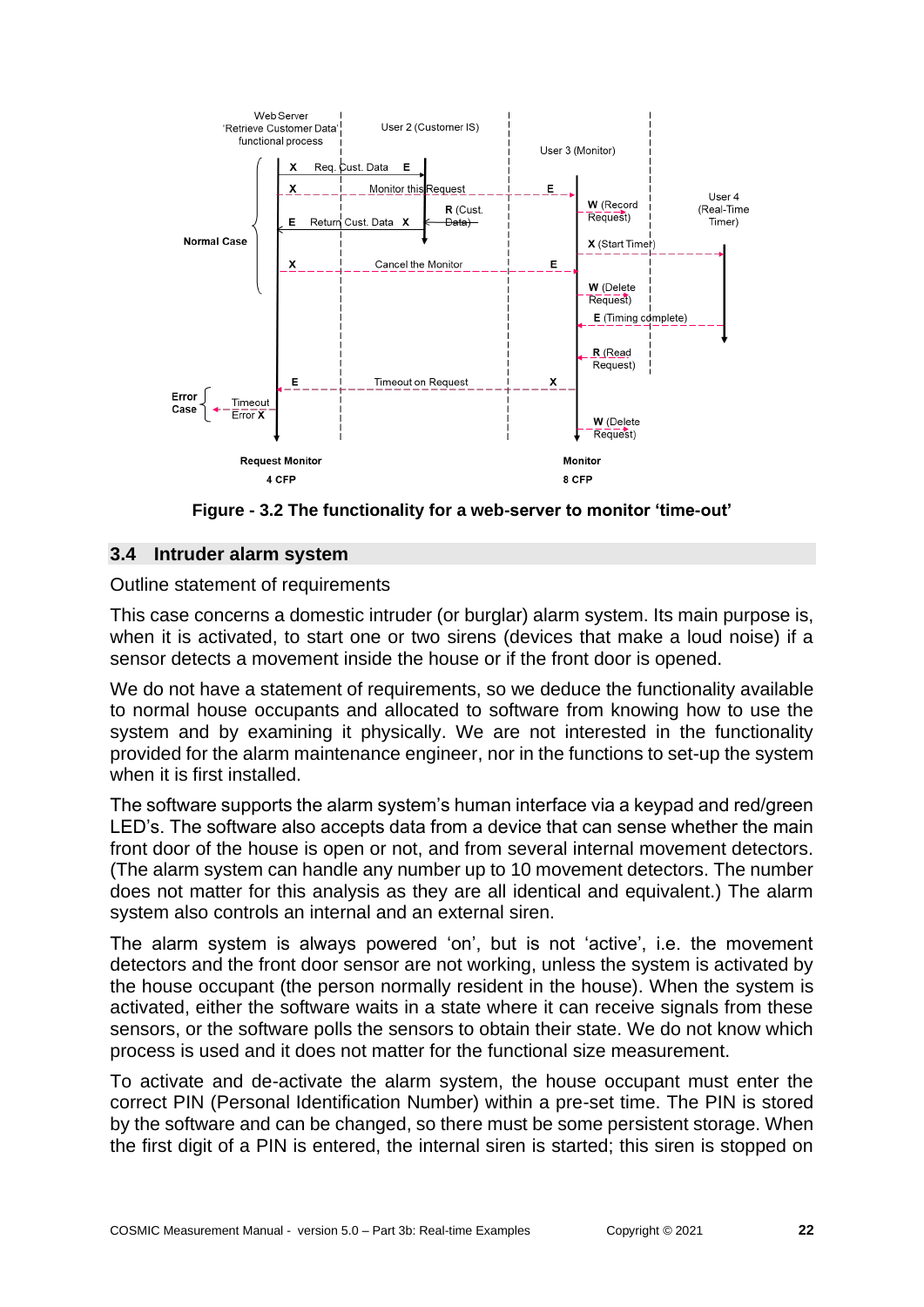entry of all digits of the correct PIN. If the wrong PIN is entered three times or if the correct PIN is not entered within the pre-set time, the external siren is also started.

There is a battery to provide continuity if the mains electricity power supply fails, so there must be a power voltage detector.

The green LED is illuminated when power is switch on. If a siren is started or if the mains power fails, the green LED is switched off and the red LED is illuminated.

As certain functions must be completed within pre-set times, there must be a clock or timer mechanism. For example, if the alarm system is activated before leaving the house, the occupants must leave and close the front door within a pre-set number of seconds; if not, the sirens are started. The external siren must not continue for more than the legal limit of 20 minutes.

We do not know how the clock/timer is implemented but assume a software implementation for simplicity, which starts whenever needed. The functionality to keep track of elapsed times is then a form of data manipulation, which we can ignore.

Measurement strategy parameters

Purpose of the measurement: To measure the functional processes of the embedded application software available to the house occupant for normal operation.

Measurement scope: The alarm system embedded application software functions available to the house occupant for normal operation. (We are not interested if there is an operating system)

Functional users: A context diagram shows the hardware functional users and how they interact with the software. Note that the movement detectors are all functionally identical, so do not need to be distinguished. The human user of the alarm system, referred to as 'the occupant' is not a functional user; he/she interacts with the application only via the keypad and the audible and visual signals.

Layer: Application layer.

Level of decomposition: 'level 0', i.e. no decomposition.



**Figure 3.3 – The Intruder Alarm System Context Diagram**

The functional processes:

After initial set-up, the alarm system application provides the occupant with nine functional processes. These can be identified by considering the events that the software must respond to.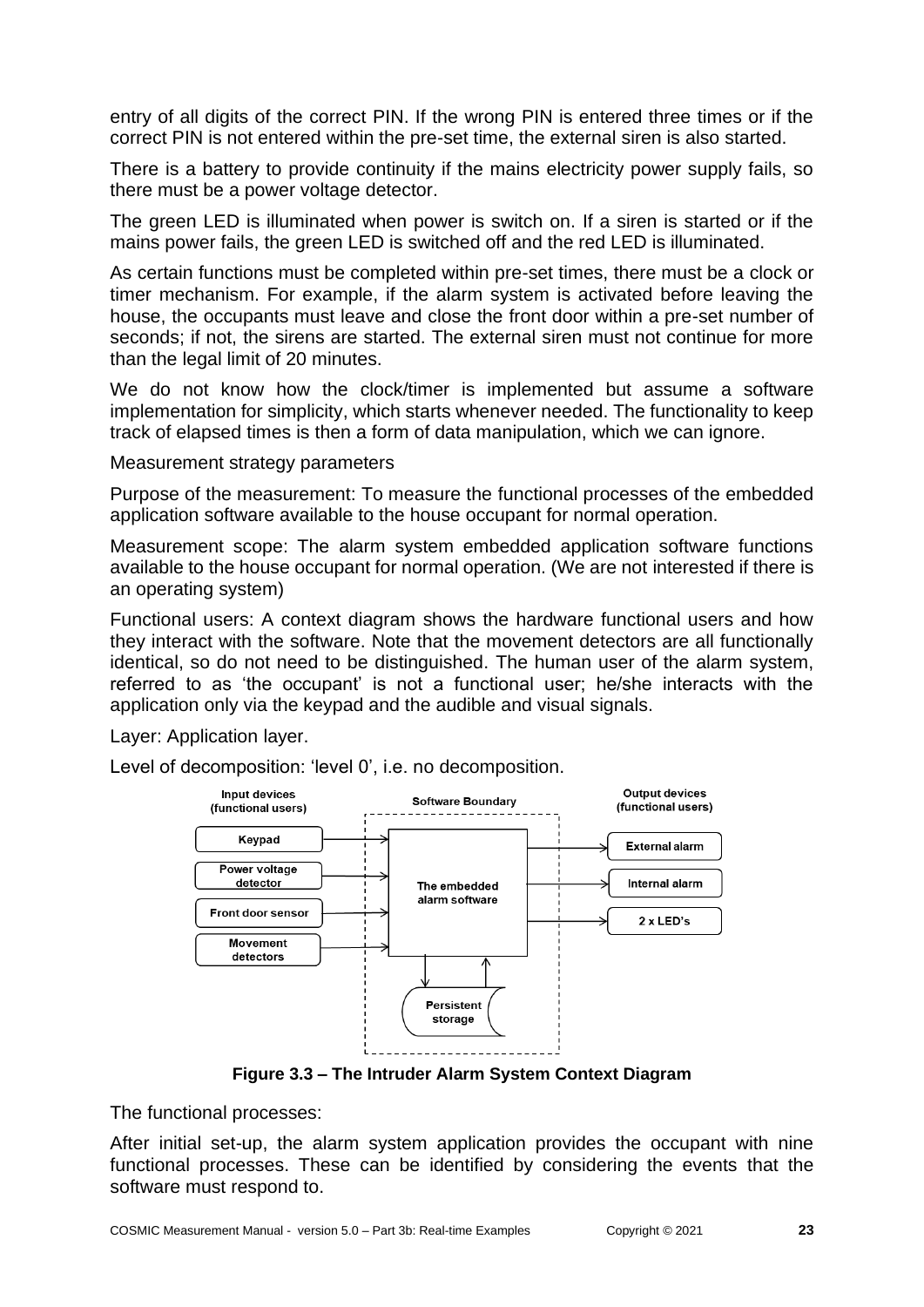- *1) The occupant wishes to change the existing PIN.*
- *2) The occupant wishes to leave the house and activate the alarm system.*
- *3) The front door sensor detects that the door has been opened whilst the alarm system is activated.*
- *4) The occupant wishes to activate the alarm system whilst he/she is in the house, e.g. when retiring at night, out of range of the movement detectors.*
- *5) The occupant wishes to deactivate the alarm system when inside the house, e.g. when getting up in the morning before moving within range of the movement detectors.*
- *6) A movement detector signals a movement whilst the alarm system is activated (which starts the internal siren).*
- *7) The occupant wishes to cancel the siren(s) and to deactivate the alarm system by entering the correct PIN following events 3) or 6).*
- *8) The power voltage detector signals failure of the mains electrical supply*
- *9) The power voltage detector signals restoration of the mains electrical power supply.*

Analysis of an example functional process:

We analyze the event 3) on the list above (the front door is opened whilst the alarm system is activated). When the front door sensor detects this event, the internal siren starts; the correct PIN code must then be entered within a pre-set time to de-activate the system and to stop the internal siren. If the PIN code isn't entered before the preset time, or the wrong code is entered more than three times, the external siren also starts. The functional process has the following data movements.

Functional process: Possible intruder detected. Triggering event: Door opens whilst alarm system is activated.

| <b>DM</b> | <b>Functional User /</b> | Data Group                                                                                                                                          |
|-----------|--------------------------|-----------------------------------------------------------------------------------------------------------------------------------------------------|
|           | Object of interest       |                                                                                                                                                     |
| Entry     | Front-door sensor        | 'Door open' message (triggering Entry)                                                                                                              |
| Read      | / Occupant               | PIN (from persistent storage)                                                                                                                       |
| Exit*     | Green LED                | Switch 'off' command                                                                                                                                |
| Exit*     | Red LED                  | Switch 'on' command                                                                                                                                 |
| Exit      | Internal siren           | Start noise command                                                                                                                                 |
| Entry     | Keypad                   | PIN (If the wrong code is entered, the user may enter<br>the PIN two more times but the process is always the<br>same so it is only measured once.) |
| $***$     | Green LED                | Switch 'on' command (after successful entry of PIN)                                                                                                 |
| $***$     | Red LED                  | Switch 'off' command                                                                                                                                |
| $***$     | Internal siren           | Stop noise command (after successful entry of PIN)                                                                                                  |
| Exit      | External siren           | Start noise command (after three unsuccessful PIN<br>entries, or if the PIN is not entered in time)                                                 |
| Exit      | External siren           | Stop noise command (after 20 minutes, a<br>legal<br>requirement)                                                                                    |

NOTE: (\*) The green and red LEDs are different types as they are subject to different functional user requirements, therefore identify two functional user types. (\*\*) These are repeat occurrences of the Exits to the LED's and the internal siren earlier in the process, but with different data values ('on' instead of 'off', and vice versa).

The total size of this functional process is 8 CFP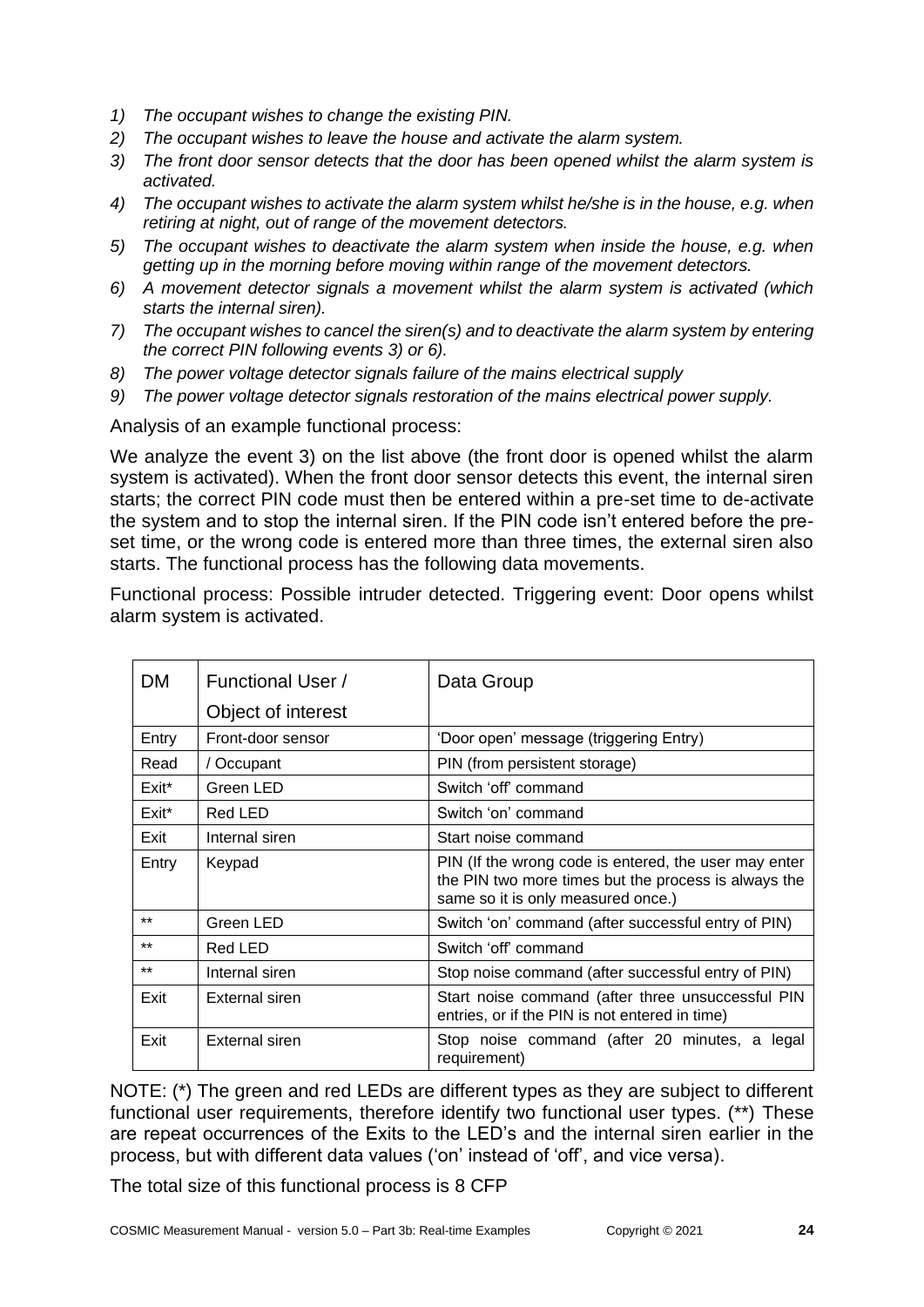#### <span id="page-24-0"></span>**3.5 Cooker software**

A simple cooker can be set to cook for multiples of one minute, provided its door is closed.

#### **Requirements**

- When the power is switched on the cooker is in a 'standby' state. The cooker software can receive input from the door and from a start button, and can send signals to switch an internal light, and the heater, on or off. The software can also send signals to a timer to set the cooking time and can receive a signal from the timer when cooking is complete.
- Cooking starts with pressing the start button provided the door is closed. If the door is open pressing the start button has no effect.
- Opening the door during cooking turns the heater off.
- Whilst cooking or whilst the door is open, the cooker light is on.
- The cooking time is set in multiples of a minute.
- Each time the start button is pushed adds one minute to the cooking time.
- When the timer stops, either because the door is opened whilst cooking is in progress, or because the timer signals that cooking is completed, the timer resets itself to zero.
- The initialization of the cooker software is out of the scope of this case. Context diagram



**Figure 3.4 – Cooker Context Diagram**

The state transition diagram of the cooker is shown in Figure 3.5. Boxes represent states and arrows represent the transitions from one state to another (possibly the same state). The events which cause the cooker to move between its states are (occurrences of) triggering events. These are prefixed by 'TE' and the functional users that sense the events by 'FU'.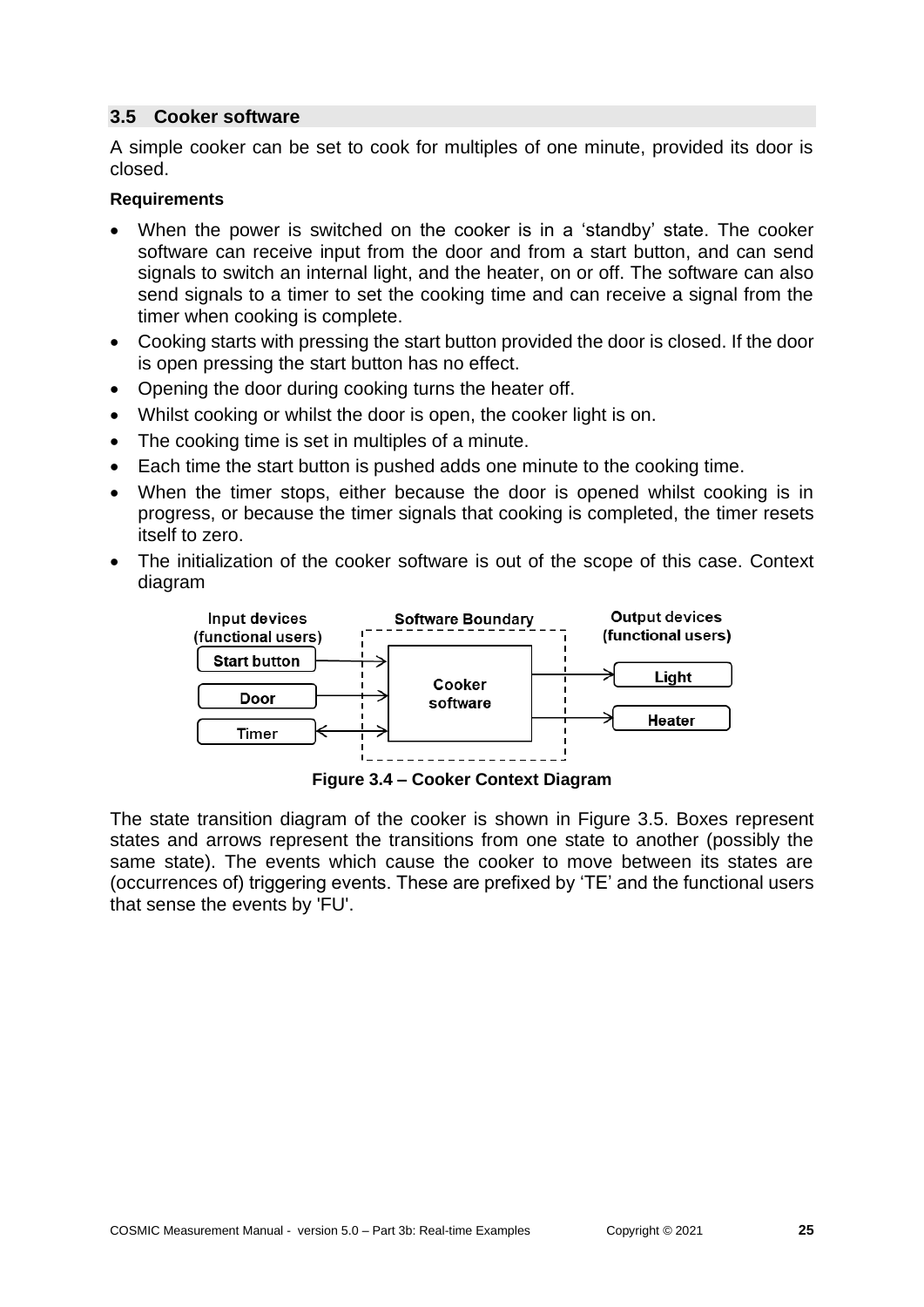

**Figure 3.5 – Cooker State Transition Diagram**

# **Analysis**

The functional users of the cooker software on the input side are the door sensor and the push button. On the output side the functional users are the cooker light and the heater. The functional user that is on both the input and the output side is the timer. The object of interest of each data group entering the software is also the functional user that sent the group (i.e. the functional user is sending data about itself) and similarly the object of interest of each data group that leaves the software is also the functional user that receives the group (i.e. the functional user is being sent data about itself).

The events that actually trigger the software to start a functional process are as follows. As there is here a one-one correspondence between triggering events and functional processes, the same name is used for both.

| <b>Triggering event</b>      | <b>Functional user that initiates</b><br>the functional process | <b>Functional process</b>    |
|------------------------------|-----------------------------------------------------------------|------------------------------|
| Door closed                  | Door sensor                                                     | Door closed                  |
| Button pushed                | Push button                                                     | <b>Button pushed</b>         |
| Timer signal (cooking ended) | Timer                                                           | Timer signal (cooking ended) |
| Door opened                  | Door sensor                                                     | Door opened                  |

**Table 3.2 - Cooker, triggering events and functional processes**

The functional processes of the cooker are as follows:

#### **Functional process: Door closed**

| DM    | Functional User / Object of<br>interest | Data Group                            |
|-------|-----------------------------------------|---------------------------------------|
| Entry | Door sensor                             | Door closed signal (triggering Entry) |
| Exit  | Cooker light                            | Switch 'off' command                  |

The size of this functional process is 2 CFP.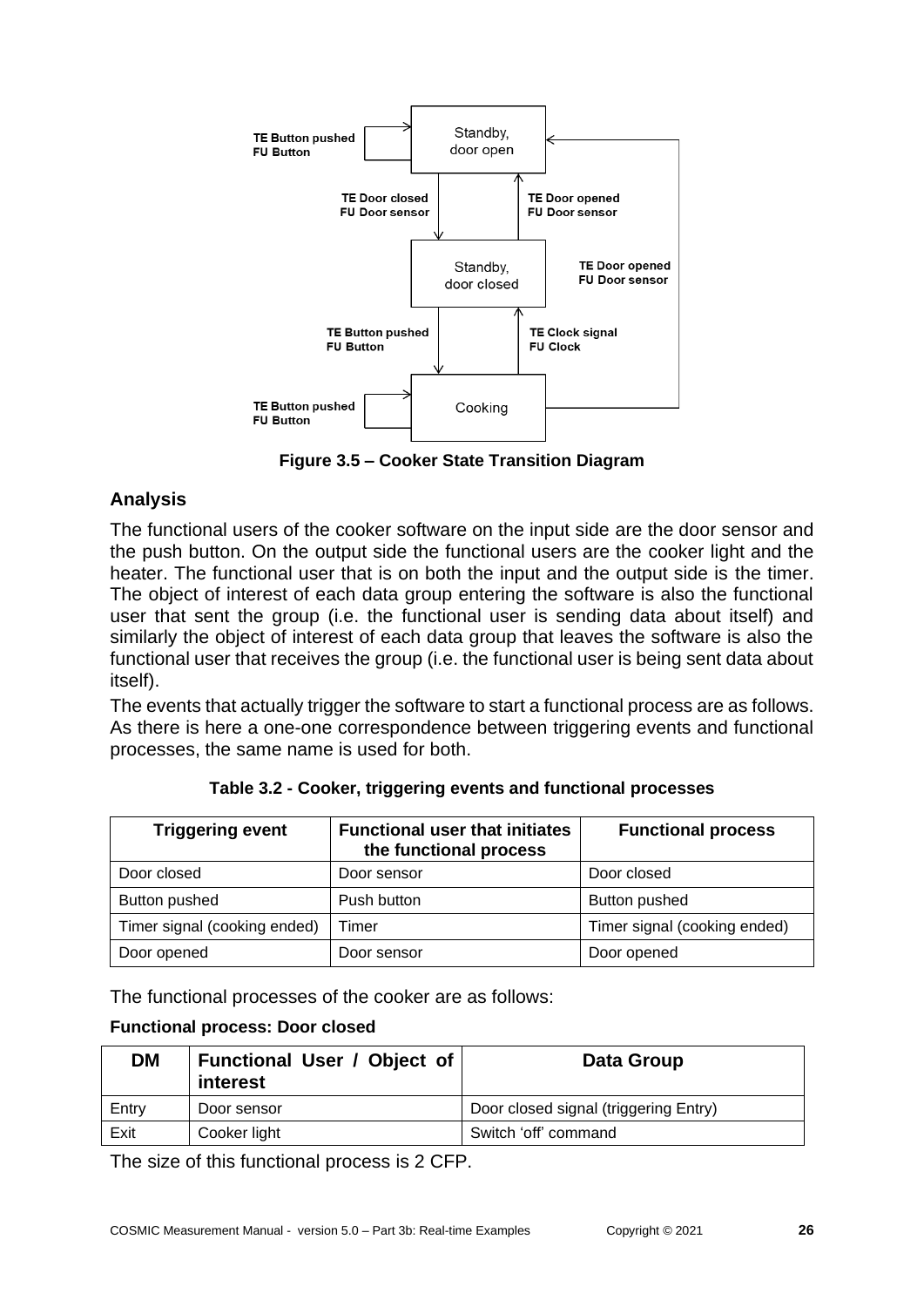#### **Functional process: Button pushed**

| <b>DM</b> | Functional User / Object of<br>interest | <b>Data Group</b>                                                                                            |
|-----------|-----------------------------------------|--------------------------------------------------------------------------------------------------------------|
| Entry     | Start button                            | Button pushed signal (triggering Entry)                                                                      |
| Entry     | Door sensor                             | Get door status                                                                                              |
| Exit      | Heater                                  | Heater 'on' command (if door closed)                                                                         |
| Exit      | Cooker light                            | Light 'on' command (if door closed)                                                                          |
| Exit      | Timer                                   | Start or increment cooking time command (each<br>push adds one minute to the cooking time if door<br>closed) |

The size of this functional process is 5 CFP.

#### **Functional process: Timer signal (cooking ended)**

| DM    | Functional User / Object of<br>interest | Data Group                               |
|-------|-----------------------------------------|------------------------------------------|
| Entry | Timer                                   | Timing stopped signal (triggering Entry) |
| Exit  | Heater                                  | Switch 'off' heater command              |
| Exit  | Cooker light                            | Switch 'off' cooker light command        |

The size of this functional process is 3 CFP.

#### **Functional process: Door opened**

| <b>DM</b> | Functional User / Object of<br>interest | Data Group                          |
|-----------|-----------------------------------------|-------------------------------------|
| Entry     | Door sensor                             | Door open signal (triggering Entry) |
| Exit      | Cooker light                            | Switch 'on' cooker light command    |
| Exit      | Heater                                  | Switch 'off' heater command         |
| Exit      | Timer                                   | Stop timer command                  |

The size of this functional process is 4 CFP.

The total functional size of the cooker software in the scope is  $2 + 5 + 3 + 4 = 14$  CFP.

#### **Discussion**

Note an important point about interpreting state transition diagrams. Not all state transitions correspond to separate functional processes. In this example there are seven state transitions but only four functional processes. Only events detected by or generated by a functional user external to the software can trigger a functional process. Each functional process must deal with all states and state combinations that it can encounter when responding to a given triggering event.

As an example, the triggering event 'button pushed' can occur when the cooker is in each of the three states. The event of the button being pushed takes place in the external world of the hardware and is entirely independent of the state of the machine. The one functional process that must handle the 'button pushed' event responds in three ways dependent on the state of the machine at the time the button is pushed namely:

• In the 'standby, door open' state, it does nothing, i.e. it stops after having found that the door is open;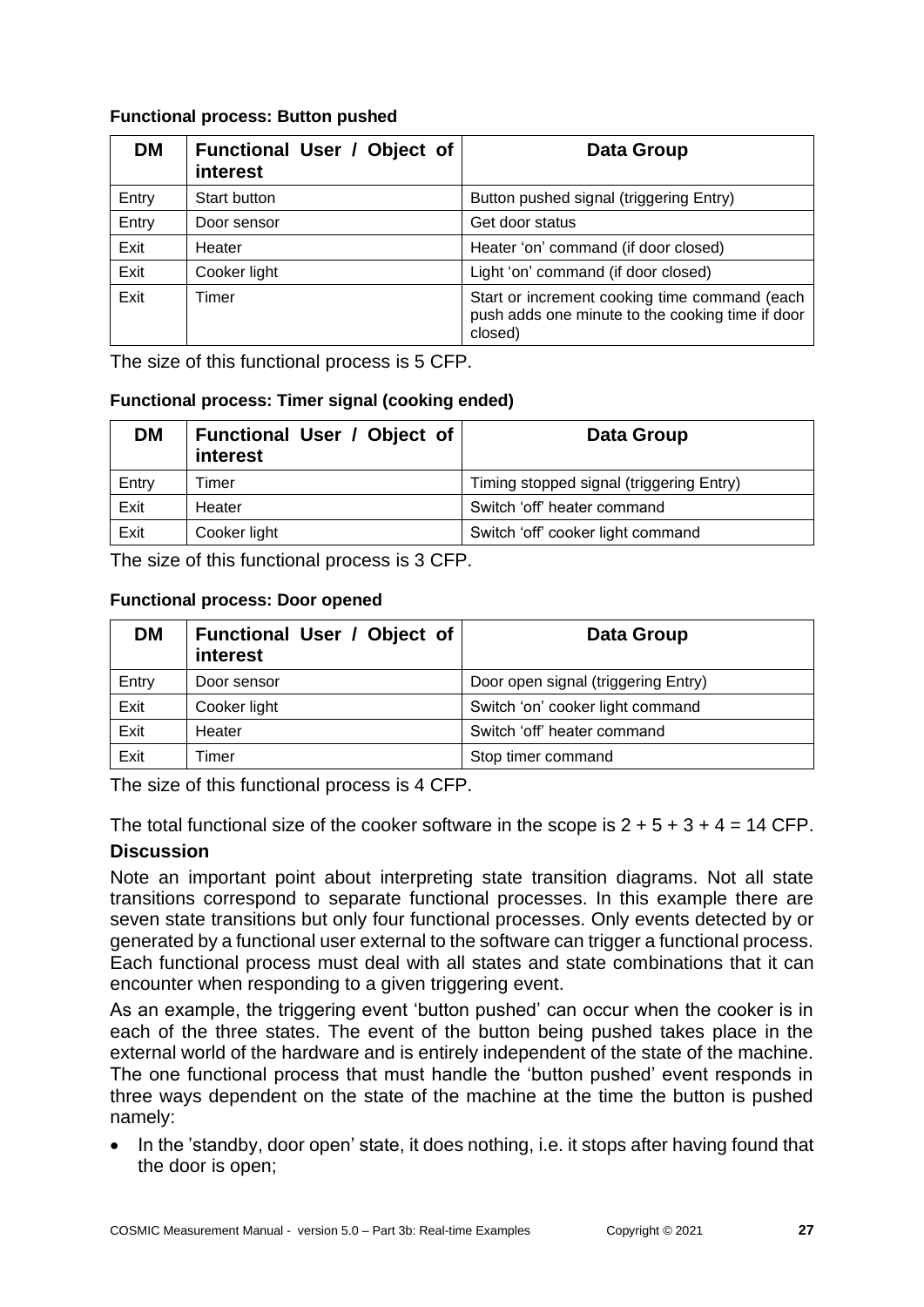- In the 'standby, door closed' state, it sends signals to start the heater and switch on the light, and to start the timer for one minute of cooking;
- In the 'cooking state', it executes the same data movements as in the previous state but since the heater has already started and the light is already on, the effect is only to add one minute to the total cooking time.

In this example, we have assumed that the cooker can perform its functions by simply checking if the door is open or closed. In a more complex case, software may need to record the state of the machine and to update it in persistent storage every time the state changes. This would avoid the need for the software to determine the state of the machine each time a new event is signaled.

Similarly, the 'door opened' event can occur when the machine is in two states. The one corresponding functional process must deal with the two states.

### <span id="page-27-0"></span>**3.6 Tire-pressure monitoring system**

### **Requirements**

- A tire-pressure monitoring system (TPMS) monitors the pressure of each of the four tires of a car.
- Each wheel has a sensor which obtains the pressure of its tire.
- As soon as the car's electrical power supply is turned on, a clock activates the TPMS software once per second to retrieve the status of the four sensors, whether the car is moving or not. The sensors return their status, consisting of the sensor id (which identifies the particular wheel) and tire pressure.
- If the pressure is too low or too high the values are in the software the TPMS turns on the relevant red warning LED(s) at the dashboard (the sensor location is therefore relevant).
- If the pressure becomes normal again, the TPMS switches off the relevant red warning LED(s) at the dashboard.
- The TPMS electronic control unit (ECU), the clock, the tire pressure sensors and the dashboard LED's are coupled by a CAN-bus (CAN = controller–area network).

The purpose of the measurement is to size the functionality of the TPMS.

#### **Context diagram**



**Figure 3.6 – TPMS, context diagram**

#### **Analysis**

The four sensors are subject to the same FUR ('obtain tire pressure'), therefore one functional user must be identified that represent these four occurrences: 'Tire pressure sensor' (short: Sensor). The same applies to the four LEDs (FUR: 'turn on/off'), i.e. one functional user 'Dashboard LED' (short: LED). The third functional user is the clock.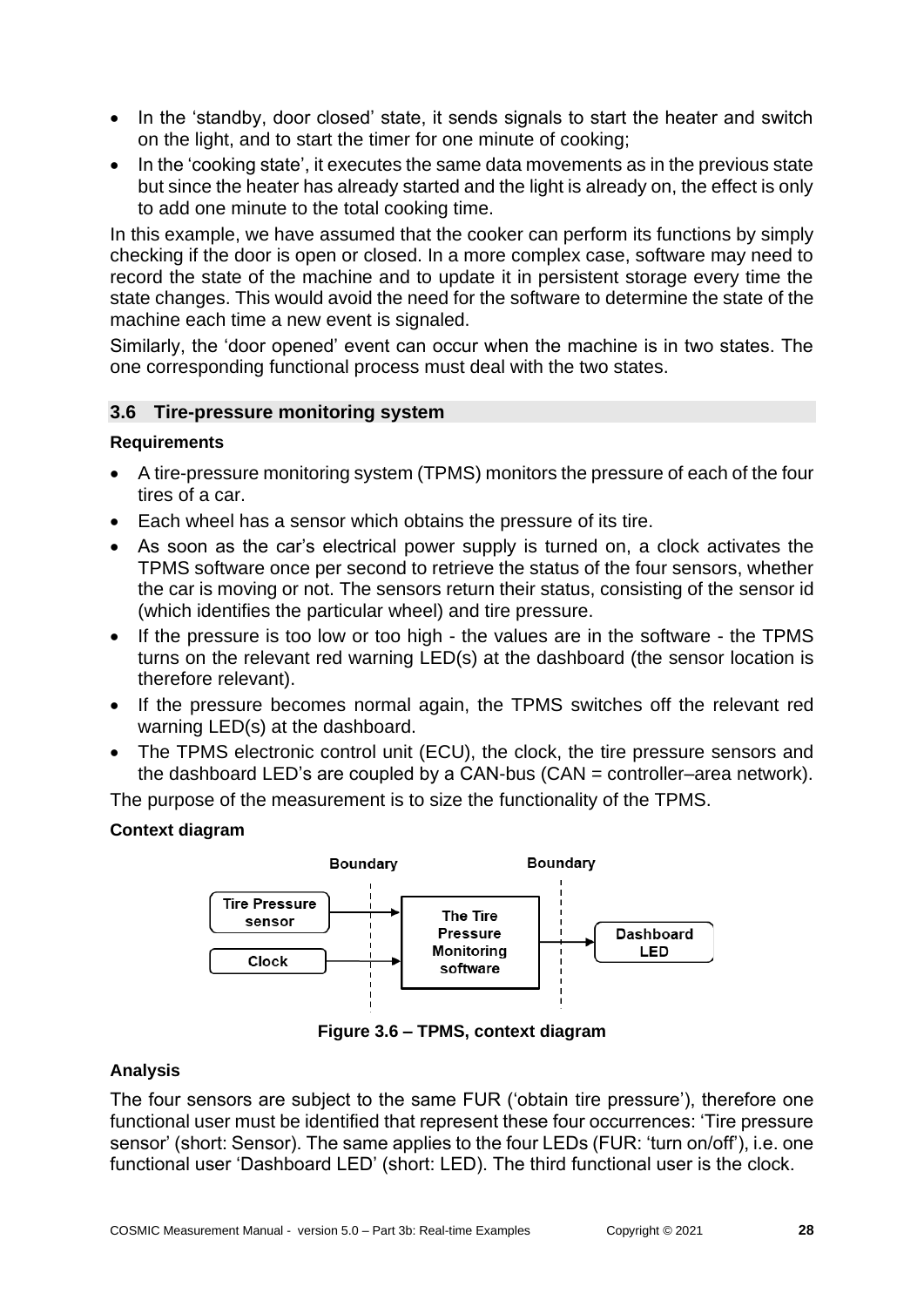The Sensor functional user sends the sensor ID and its value, the clock sends the clock signal, the LED functional user receives the LED ID and 'on' or 'off', all data that describe the functional user concerned. The three functional users are therefore objects of interest.

The CAN-bus controllers form a collection of software that together provides a cohesive set of services that the TPMS software can use and are therefore in a software layer that is separate from the layer in which the TPMS software resides. The network controllers are therefore not in the scope of this measurement. Note that if they were within the scope of the measurement, they must be measured separately as the controllers are software in another layer.

The software must respond to one triggering event, the clock signal that is sent every second, so consists of one functional process:

| Table 3.3 - TPMS, triggering events and functional processes |  |  |  |  |
|--------------------------------------------------------------|--|--|--|--|
|--------------------------------------------------------------|--|--|--|--|

| <b>Triggering event</b> | <b>Functional user that initiates</b><br>the functional process | <b>Functional process</b>  |
|-------------------------|-----------------------------------------------------------------|----------------------------|
| Clock signal            | Clock                                                           | <b>Start TPMS software</b> |

There is no requirement to store or retrieve any persistent data. The table shows the data movements, the data groups moved for the functional process. Further explanation follows.

**Functional process: Start TPMS software**

| <b>DM</b> | Functional User / Object of<br>interest | Data Group                                 |
|-----------|-----------------------------------------|--------------------------------------------|
| Entry     | Clock                                   | Start monitoring signal (triggering Entry) |
| Entry     | Tire pressure sensor                    | Obtain tire pressure                       |
| Exit      | <b>Warning LED</b>                      | Switch 'on/off' LED (if needed)            |

The size of this functional process is 3 CFP.

# <span id="page-28-0"></span>**3.7 Automation of sizing real-time requirements**

EXAMPLE. Automation of the measurement of requirements for real-time embedded software of vehicle Electronic Control Units modeled with the Matlab Simulink tool is described in [\[7\]](#page-30-1) and n [\[8\].](#page-30-2) A concise English description of the method, copyright Renault, is available from the download section of [www.cosmic-sizing.org](http://www.cosmic-sizing.org/) [\[9\].](#page-31-0)

Automation of the measurement of requirements expressed in UML (not specifically of real-time software) is described in [\[10\].](#page-31-1)

# <span id="page-28-1"></span>**3.8 Measurement of data manipulation-rich real-time software**

EXAMPLE An example in this section illustrates that the assumption is reasonable that data manipulation functionality (or 'algorithms') of real-time software can be accounted for by the COSMIC method. The example does not, of course, prove that the assumption is always reasonable. For ways in which to deal with software for which it is known that certain areas of the functionality have a high concentration of data manipulation, see section 3.2.3 of this Guideline.

# **The distribution of algorithms in some avionics software**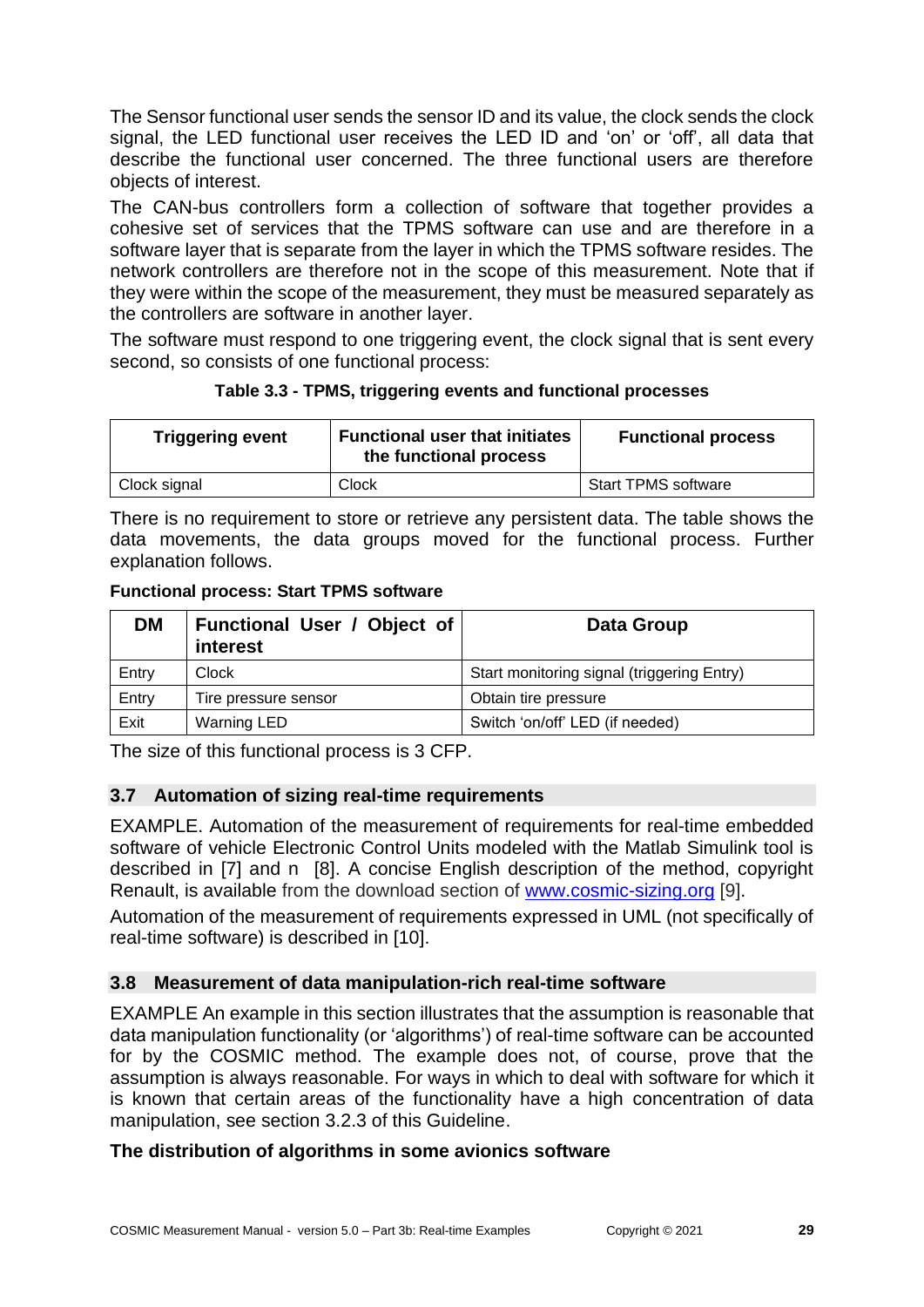A large component of the software of a very complex real-time avionics system was measured using the COSMIC method [\[11\].](#page-31-2) The total size of the requirements (held in a modelling tool) for the component was over 8000 CFP. Implementation required over 80,000 lines of source code in the Ada language.

This one system component consisted of 33 sub-components. Within each subcomponent, the number of lines of Ada code associated with each data movement was also counted. This is known as the 'NOLA', for 'number of lines of algorithm'. Hence the 'NOLA per Data Movement' could be calculated for each of the 8000+ data movements.

Figure 3.7 shows a histogram of the frequency of the 'NOLA per Data Movement', for all except five of the data movements. The five data movements with exceptionally high NOLA had 28 (x2), 36, 40 and 138 NOLA. (Example: the histogram shows that 20 of the 8000+ data movements had seven NOLA.)



**Figure 3.7 - Frequency of NOLA per Data Movement**

The following parameters were derived from these data:

| <b>Parameter</b>                                                             | Value  |
|------------------------------------------------------------------------------|--------|
| Median NOLA per Data Movement                                                | 2.4    |
| Mean average NOLA per Data Movement                                          | 3.5    |
| Data Movement upper size limit which accounts<br>for 95% of the total NOLA   | 8 CFP  |
| Data Movement upper size limit which accounts  <br>for 99% of the total NOLA | 14 CFP |

The data and the analysis indicate that the NOLA per Data Movement values have a limited range, apart from a very few exceptions. This finding supports the COSMIC method assumption that a count of data movements reflects the amount of data manipulation and thus is a good reflection of the functional size, at least for this particular piece of real-time software.

# <span id="page-29-0"></span>**3.9 Sizing the memory requirements of vehicle Electronic Control Units**

EXAMPLE. The study in [\[12\]](#page-31-3) describes the application of the COSMIC method to size the software embedded in Electronic Control Units of Saab cars, manufactured in Sweden. The purpose of the study was to examine the relationship between the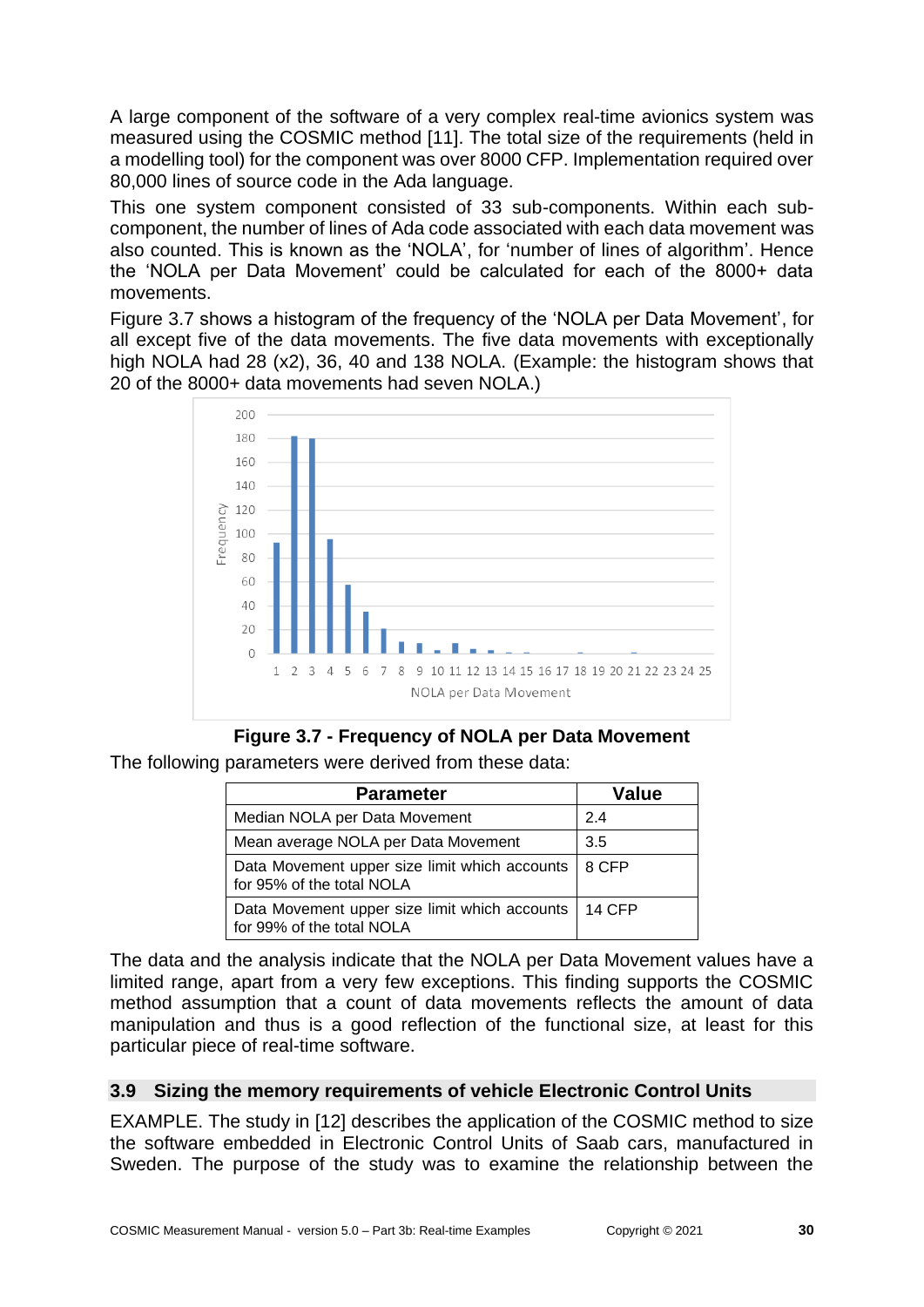COSMIC-measured functional size and the resulting memory space needed by the object code, measured in bytes. An extremely good linear correlation was found.

In the paper, the authors state: 'This paper shows that it is possible to obtain accurate code size estimates even for software components containing complex calculations, as long as the components contain similar complexity proportional to the number of component interfaces.'

Renault [\[12\]](#page-31-3) also reported a good correlation of code size in bytes versus COSMICmeasured functional size in units of CFP, as in the graph below.



**Figure 3.8 - Code size (bytes) versus COSMIC functional size (CFP) [\[12\]](#page-31-3)**

# <span id="page-30-0"></span>**REFERENCES**

All the COSMIC documents and the documents indicated by (\*) listed below, including translations into other languages, can be obtained from the download section of [www.cosmic-sizing.org.](http://www.cosmic-sizing.org/)

- [1] COSMIC, Measurement Manual, v5.0 [Part 1,](https://cosmic-sizing.org/publications/measurement-manual-v5-0-may-2020-part-1-principles-definitions-rules/) [Part 2,](https://cosmic-sizing.org/publications/measurement-manual-v5-0-may-2020-part-2-guidelines/) [Part 3](https://cosmic-sizing.org/publications/measurement-manual-v5-0-part-3-examples/) (\*)
- [2] ISO 14143:2007 Software Engineering Software Measurement Functional Size Measurement, Part 5, Determination of Functional Domains for Use with Functional Size Measurement.
- [3] Toivonen, H., Defining measures for memory efficiency of the software in mobile [terminals](https://cosmic-sizing.org/publications/defining-measures-for-memory-efficiency-of-the-software-in-mobile-terminals/) International Workshop on Software Metrics, 2002.
- [4] COSMIC, [Guideline for 'Measurement Strategy Patterns](https://cosmic-sizing.org/publications/guideline-for-measurement-strategy-patterns/) (\*)
- [5] COSMIC, [Guideline on Non-Functional Requirements](https://cosmic-sizing.org/publications/non-functional-requirements-and-cosmic-sizing-practitioners-guide/) Practitioner / [Expert](https://cosmic-sizing.org/publications/non-functional-project-requirements-with-cosmic-experts-guide/) (\*)
- [6] COSMIC, [Early Sizing Practitioner](https://cosmic-sizing.org/publications/early-software-sizing-with-cosmic-practitioners-guide/) / [Expert](https://cosmic-sizing.org/publications/early-software-sizing-with-cosmic-experts-guide/) Guides (\*)
- <span id="page-30-1"></span>[7] Soubra, H., Abran, A., Stern, S., Ramdan-Cherif, A., 'Design of a Functional Size Measurement Procedure for Real-Time Embedded Software Requirements Expressed using the Simulink Model', International Workshop on Software Measurement - IWSM-MENSURA, Nara, Japan, 2011.
- <span id="page-30-2"></span>[8] Soubra, H., PhD thesis Automation de la mesure fonctionnelle COSMIC-ISO 19761 des logiciels temps-réel embarqué, en se basant sur leurs specifications